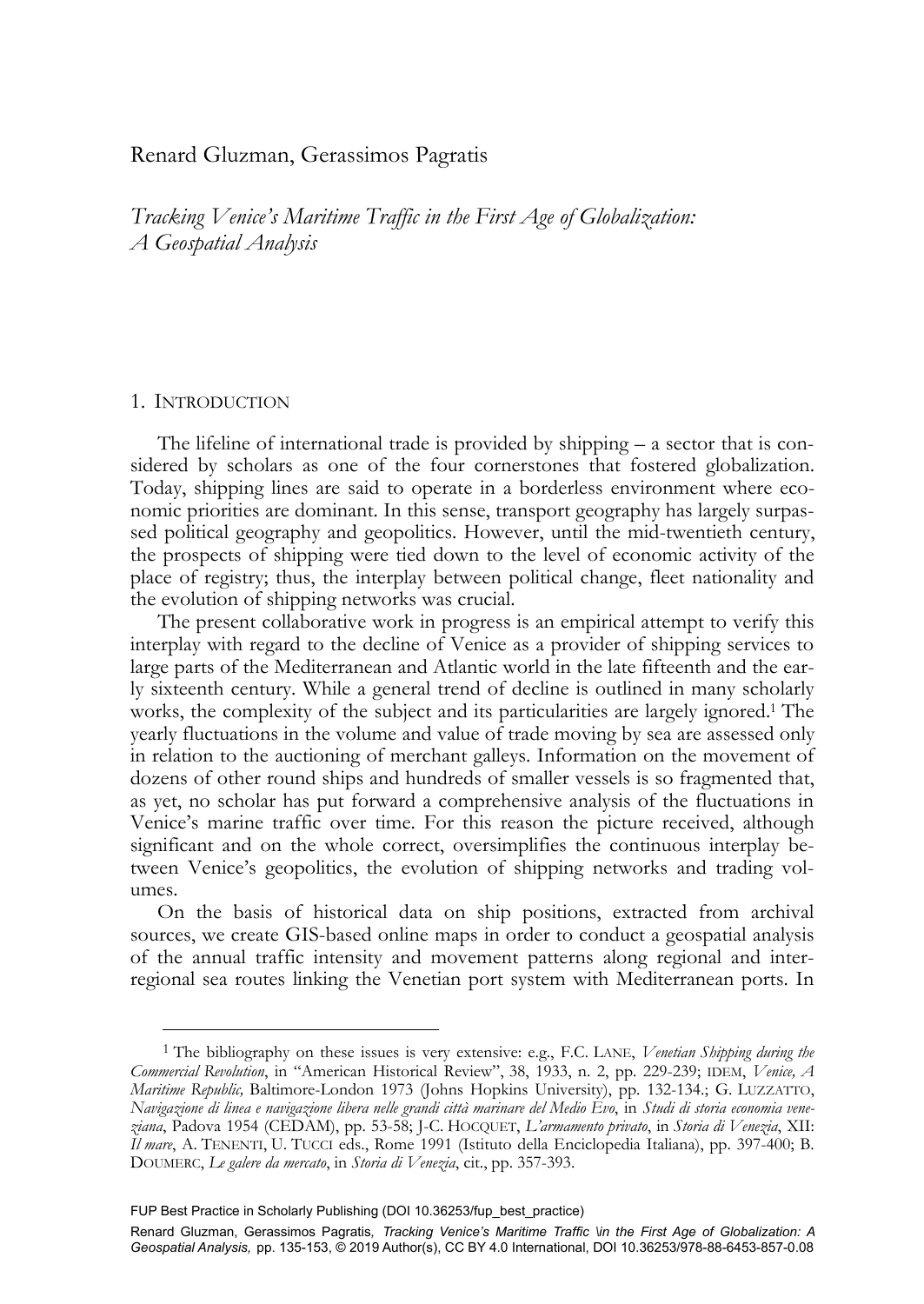this sense, the platform "simulates" modern real-time technologies used to visualize shipping trends per vessel types.2

Our aim is to examine to what extent shipping within the Venetian maritime state remained a closed system. To do so, we address the following questions: How did political and economic factors, such as the oceanic discoveries, Ottoman expansion, piracy, and so on, affect the colonial–Venetian maritime network? How did ship-owners of different socioeconomic backgrounds and geographical origins negotiate their position within this maritime network? Related to these questions are the particular privileged-based legal status of a colonial ship, entangling empires and multiple identities, the practice of "flagging out", and illegal traffic.3 The project aspires also to contribute to a discussion of larger issues related to the longterm effects of Venetian rule in its overseas territories on economic development, migration, cultural and ethnic identity in these possessions.

### 2. METHODOLOGY AND SOURCES

Spatial history is not a new field. In 1949 Fernand Braudel placed scale and spatial relations at the forefront of his magisterial study, which remains one of the discipline's most influential works. Since Braudel's analysis of communication lags,<sup>4</sup> many historians have used the power of maps as presentation media to make spatial arguments. Recently, historians have been using GIS-based tools to detect sometimes invisible connections and to investigate how spatial relations stimulated cultural, social and political change, and how changes in technology, economy and policy created new spatial interrelations.5 In this context, density

1

<sup>2</sup> An interactive version of the trajectory maps (maps. 1-4) is available on the project's website. Clicking on each one of the trajectories opens a text box with information on the vessel's itinerary and the corresponding bibliographical note: https://sites.google.com/view/venetian-shipping (accessed 15th December 2018).

<sup>&</sup>lt;sup>3</sup> Venetian citizenship and belonging were handled and negotiated differently in different Venetian dominions. Cf. G.M. THOMAS, *Cittadinanza veneta accordata ai forestieri (1308-1381)*, in "Archivio Veneto", 8, 1874, pp. 154-156; S.R. ELL, *Citizenship and Immigration in Venice, 1305-1500*, Chicago 1976 (University of Chicago); E. ASHTOR, *Ebrei cittadini di Venezia?*, in "Studi Veneziani", XVII-XVIII, 1975-1976, pp. 145-156. D. JACOBY, *Citoyens, Sujets et Protégés de Venise et de Génes en Chypre du XIII au XV siecle*, in "Byzantinische Forschungen", V, 1977, pp. 159-188; IDEM, *Venice and Venetian Jews in the Eastern Mediterranean*, in *Gli Ebrei a Venezia: secoli XIV-XVIII*, ed. G. COZZI, Milano 1987 (Edizioni Communità), pp. 29-58; R.C. MUELLER, *The Venetian Money Market: Banks, Panics, and the Public Debt, 1200-1500*, Baltimore 1997 (Johns Hopkins University); E.N. ROTHMAN, *Brokering Empire: Trans-Imperial Subjects between Venice and Istanbul*, Ithaca 2012 (Cornell University Press); B. ARBEL, *Venice's Maritime Empire in the Early Modern Period*, in *A Companion to Venetian History, 1400-1797*, ed. E.R. DURSTELER, Leiden 2013 (Brill), pp. 125-253; G. CHRIST, *Transients on a Stepping Stone. Jews in Alexandria in the Late Middle Ages through Venetian Eyes*, in *Religious and Ethnic Identities in the Process of Expulsion and Diaspora Formation from Antiquity to the Seventeenth Century*, ed. N. STEFFANI, Turnhout 2015 (Brepols); K.E. LAMBRINOS, *Οι cittadini στη βενετική Κρήτη*. *Κοινωνικο-πολιτική και γραφειοκρατική εξέλιξη (15ος-17ος αι.)*, Athens 2015 (Academy of Athens).

<sup>4</sup> F. BRAUDEL, *The Mediterranean and the Mediterranean World in the Age of Philip II*, Sian Reynolds trans., I, London 1973 (Harper Collins), pp. 355–378.

<sup>5</sup> E.g., The Spatial History Project at Stanford University:

http://web.stanford.edu/group/spatialhistory/cgi-bin/site/index.php (Accessed 15 July 2018).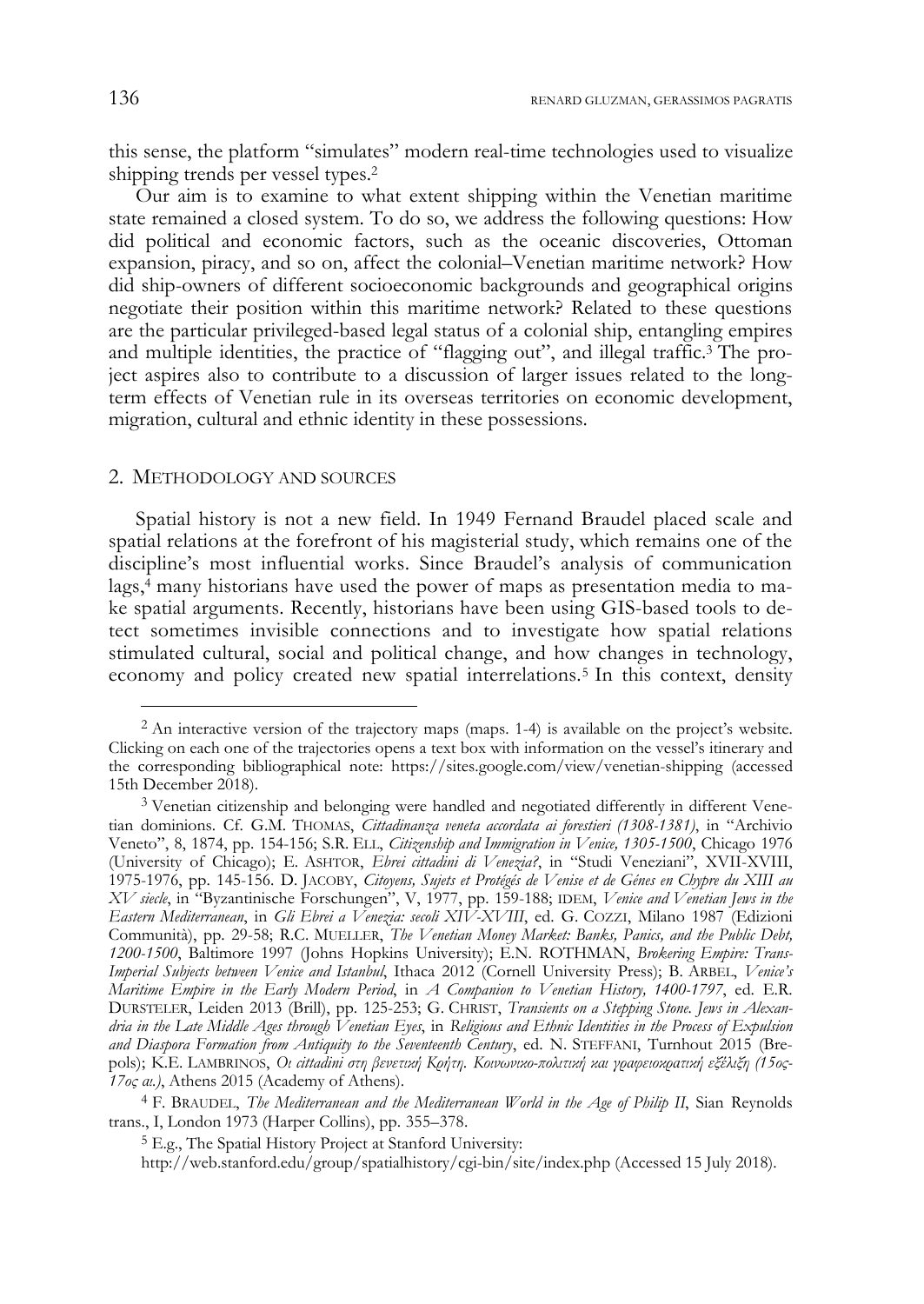maps and trajectory compilations are a highly effective means of showing vessel movement patterns. One such example is the data visualization of oceanic shipping routes of the fleets of Britain, France, Spain and The Netherlands, based on paths recorded in logbooks of ships sailing between 1750 and 1800.6

Unfortunately, very few logbooks in connection with Venetian shipping in the sixteenth century have survived.7 As far as Venice is concerned, information on galleys is relatively abundant and serial in nature, whereas that on the navigations of round ships is scarce, barely known and certainly not serial. Thus, any attempt to reconstruct historical maritime traffic has to start with the collecting of numerous fragmented pieces of evidence scattered across different sources and archives. The present project is distinguished by its adoption of a bottom-up approach that is strengthened by both narratives and visualizations.

In this paper, we present two trajectory maps, each one representing Venice's maritime traffic in the course of one calendar year. The first map covers the year 1497, and the second map shows Venice's maritime flows for 1514. The timeframe covers major geographical discoveries, Ottoman expansion, the struggle for hegemony in Europe, and the increased presence of other European powers in the Mediterranean. By comparing both maps, we are able to explore behaviour patterns and geographical coverage, as well as changing trends and anomalies in the shipping market over time. This information is complemented by an analysis of the maritime connections with the port of Candia, and the behaviour patterns of the Corfiot fleet in the year 1514.

Due to the piecemeal nature of the available sources, we had to make several informed guesses regarding the vessel's identity and itinerary. There is no certainty, for example, that a vessel captained by a Venetian-Cretan subject was Cretan. Likewise, the complete itinerary is generally missing, and the trajectory lines visuali-

-

<sup>6</sup> Mapped. British, Spanish and Dutch Shipping 1750-1800: http://spatial.ly/2012/03/mappedbritish-shipping-1750-1800/ (Accessed 15 July 2018). On the basis of the same logbooks, a different visualization represents one hundred years of ship paths. It also allows the detection of seasonal patterns, as well as anomalies caused by the American Revolution or the Napoleonic Wars: http://sappingattention.blogspot.com/2012/04/visualizing-ocean-shipping.html (Accessed 15 July 2018). *Ibid.*, paths taken by American ships from about 1800 to 1860; the German merchant marine in the late nineteenth century, etc.<br>
<sup>7</sup> In this respect, the diaries of pilgrims and other travellers who embarked on Venetian vessels to

and from the Levant are a valuable source of information. For a systematic analysis of the itineraries: R. GLUZMAN, *Between Venice and the Levant: Re-evaluating Maritime Routes from the Fourteenth to the Sixteenth Century*, in "The Mariner's Mirror", 96, 2010, n. 3, pp. 262-292. Other indicative examples: the diary of Alessandro Magno, a nobleman who had documented his travels on Venetian ships during the 1550s; the diary of Francesco Grassetto da Lonigo, a chaplain who embarked on a Venetian war galley in 1511, contains a detailed account of the itinerary; the logbook of the ship *Giustiniana* (currently in preparation for publication) is a detailed description of a voyage to Cyprus in 1567; similarly, the diaries of Marino Sanuto include copies of letters written by various military and colonial officials, with details on their vessels' itineraries, see respectively: A. MAGNO, *Voyages: 1557-1565*, ed. W. NAAR, Paris 2002 (Schena editore); F. GRASSETTO, *Viaggio di Francesco Grassetto da Lonigo etc.*, Venezia 1886 (Reale Deputazione Veneta sopra gli studi di storia patria); M. SANUTO, *I diarii di Marino Sanuto (MCCCCXVI-MDXXXIII)*, R. FULIN, F. STEFANI, N. BAROZZI, G. BERCHET, M. ALLEGRI eds., I-LVIII, Venice 1879-1903, XI, col. 847-850; *Ibid.*, XVI, col. 278-279; *Ibid.*, XXXIV, col. 30-31; *Ibid*., col. 206-207; *Ibid.*, LVIII, col. 287.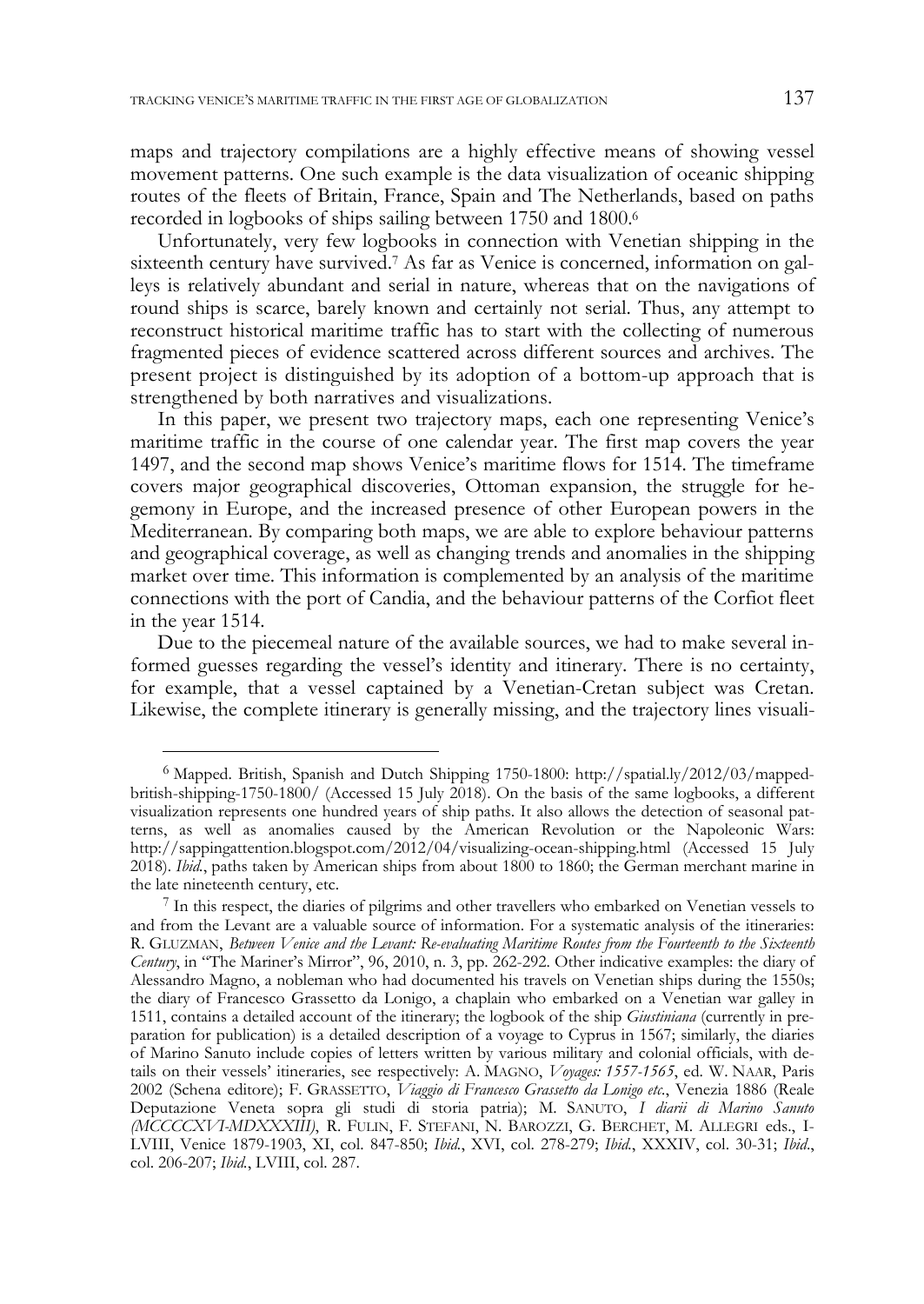ze maritime networks and connections but not necessarily accurate routes – what's more, ships never sailed in straight lines.

## **Key**

 $\ddot{\phantom{a}}$ 

White trajectory: merchant vessel Yellow trajectory: war vessel Blue trajectory: foreign vessel Pointer: violence at sea Circles: shipwreck

#### 3. TRENDS IN VENICE'S MARITIME TRAFFIC FOR 1497

In the early months of 1497, large parts of northern Italy suffered the effects of famine and the main sources of grain were Sicily, the Ottoman Empire and, to a lesser extent, Alexandria. In order to supply Venice with grain, the Republic signed contracts with ships' captains and merchants. A deal mediated by Andrea Gritti, then resident in Constantinople, secured the shipment of 20,000 *stara* of wheat from Ottoman territories, on vessels that were licensed at his end.8

The French invasion of Italy and the onset of the Italian Wars (1494-1499), in which Venice became actively involved in March 1495, had intensified hostilities. In a parallel war against Florence, the Republic supported Pisa (1496-1499).<sup>9</sup> The resultant financial burden depleted the public funds of the *Monte Nuovo,* which exceeded 1.6 million ducats. This was matched by the Senate's all-too-frequent recourse to the *decime* (this tithe was applied no fewer than seventy times between 1482 and 1499).10

<sup>8</sup> M. SANUTO, *I diarii*, cit. I, col. 459, 507-508, 605; see also: G. LUZZATTO, *Storia economica di Venezia dall'XI al XVI secolo*, Venice 1961 (Centro Internazionale delle arti e del costume), p. 171. Our sources do not indicate the exact grain outlets (*carricadori*) in Sicily and the Ottoman territories. The trajectories are based on Maurice Aymard's study on the grain trade in the second half of the sixteenth century. The map on pages 40-41 shows the *carricadori* along the southern coasts of the island. Anchorages in the vicinity of Manfredonia, Barletta, Trani and Bari in Puglia were important grain providers. The principal *carricadori* in Ottoman territories were located in the internal channel between the Island of Negroponte and the mainland, Volos, Thessaloniki, and the Gulf of Patras: M. AYMARD, *Venise*, *Raguse et le commerce de blé pendant la seconde moitié du XVII' siècle*, Paris 1966 (S.E.V.P.E.N.), pp. 40-41.

<sup>9</sup> Between April and June 1497, Venice negotiated peace with the French without any significant progress. It was not before 1 November, when the Kings of France and Spain signed a truce, that Italy breathed a sigh of relief. Venice and Milan joined the pact in early 1498: K.M. SETTON, *The Papacy and the Levant (1204-1571)*, I-IV, Philadelphia 1976-1984, II, pp. 483-507; G. LUZZATTO, *Storia economica di Venezia*, cit., p. 219; F.C. LANE, *Venice, A Maritime Republic*, cit., pp. 241-242.

<sup>10</sup> R.C. MUELLER, *The Venetian Money Market*, cit., p. 239.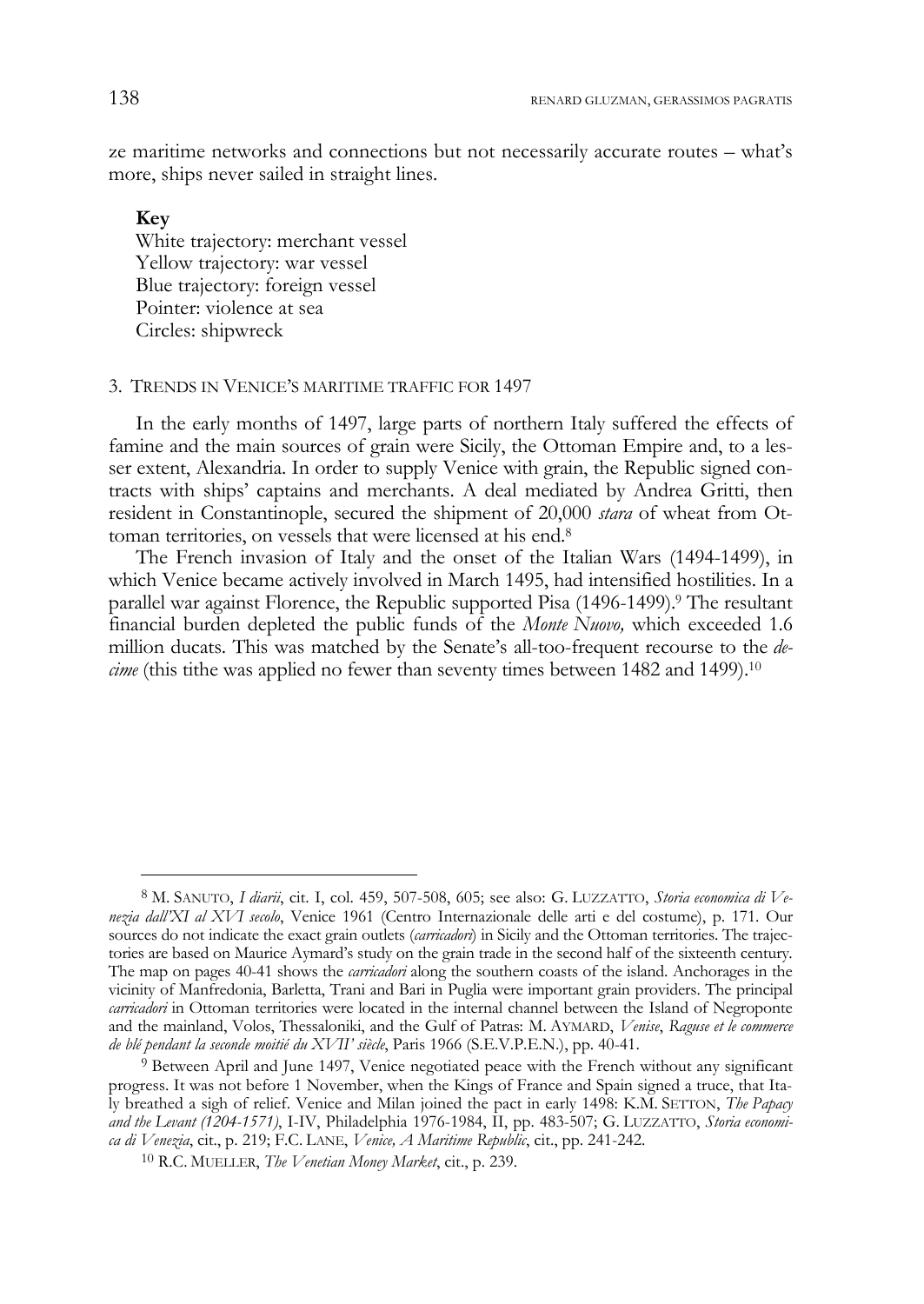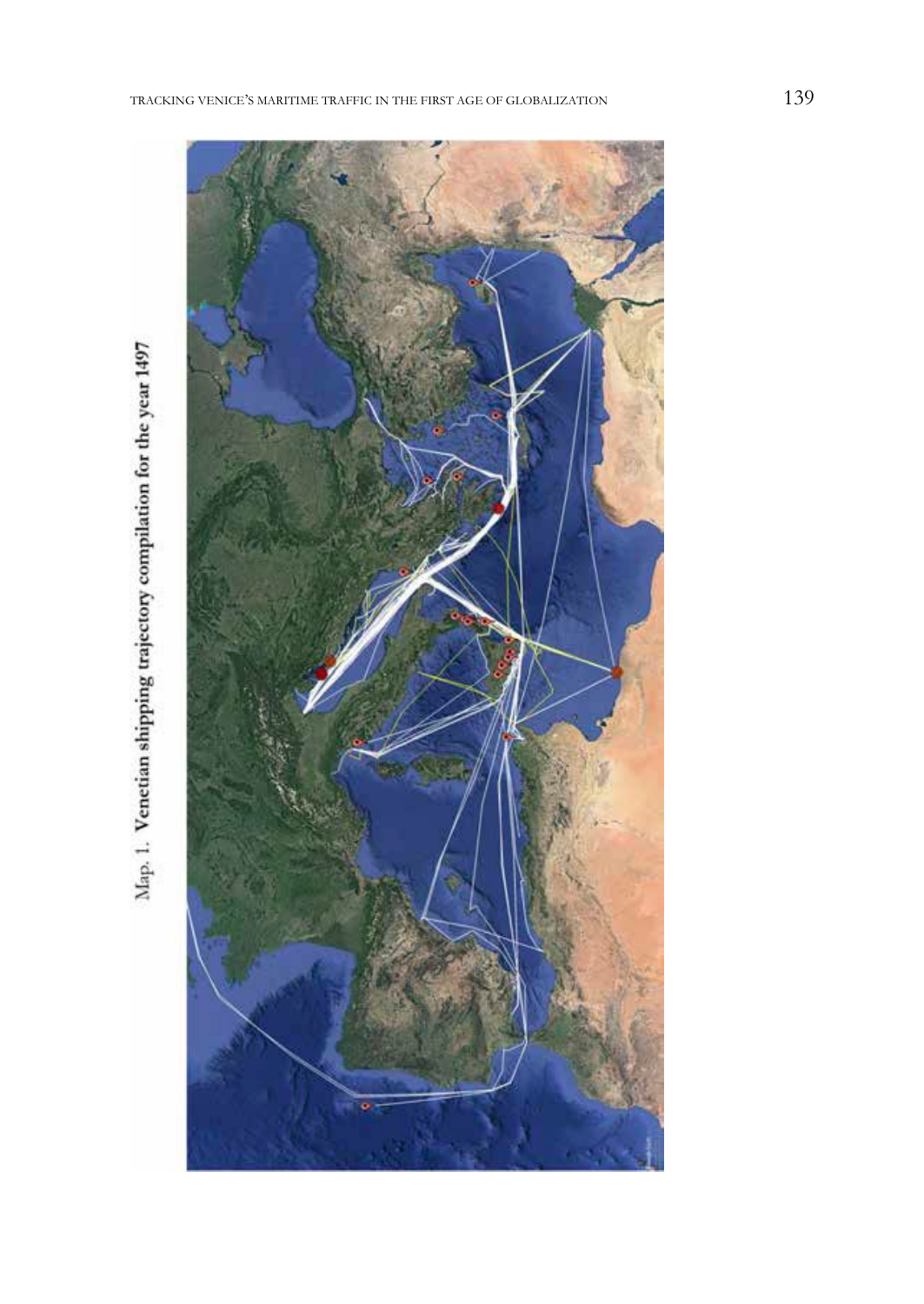Sure enough, the alarming rise in plunder and confiscation at sea and on land caused uncertainty in the markets. Seaborne trade in the Western Mediterranean was particularly hard hit. At least 15 grain-carrying vessels on the route from Sicily to Genoa were captured by the French.11 Nine vessels laden with sugar from Madeira were attacked by French corsairs in the Ionian Sea; the majority escaped and sought shelter in Venice, Lesina (modern Hvar) and other ports.12 Much of Venice's war effort was concentrated in the Tyrrhenian Sea, between March and April 1497.13

In June of the same year, whilst Venice was contending with the marauding French fleet, a territorial dispute between the Serenissima and the Ottoman Empire over Cattaro (modern Kotor) almost escalated to an armed conflict. In response, a squadron of Venetian light galleys commanded by Domenico Malipiero was ordered to leave Genoa immediately and sail directly to Cattaro, where it was deployed in patrol missions to protect the returning grain caravans, as well as Venetian possessions in Albania.14 Equally worrying were the raids in the Aegean Sea against small and medium-sized vessels, carried out by the notorious Ottoman privateer Admiral Kemal Reis and his fleet of two galleys, six *fuste*, a *barza* of 300 *botti* and several caravels.15

However, the Republic was particularly concerned about recent developments in La Rocella (modern Rocella Ionica) in the Sea of Calabria. Conveniently located on the route by which Sicilian grain reached Venice, the town was turned into a pirate haven for the notorious Spaniard corsair Piero Navaro. In the months of July and August, Venice's merchant marine lost 11 vessels in that area alone. The capture of a *maran* owned by Andrea Loredan q. Nicolò and a *navilio* of 250 *botti* captained by Zuane Fachin, carrying 6,000 ducats in cash and belonging to the same illfated merchant, had caused quite a commotion in the Senate.16

Violence and lawlessness on the high seas were on the rise, and to secure the main shipping routes three warships (the so-called *barze di Comun*) were commissioned to escort the convoys of galleys and ships to the Levant, and to conduct patrol missions around Sicily. The *barza* commanded by Andrea Loredan q. Francesco (not to be confused with the ill-fated merchant) sailed to Sicily, while the warship *Pasqualiga* escorted the *muda* of galleys from Syria and Alexandria before it turned

 $\ddot{\phantom{a}}$ 

<sup>15</sup> *Ibid*., col. 811.

<sup>11</sup> M. SANUTO, *I diarii*, cit., I, col. 626-627.

<sup>12</sup> *Ibid.*, col. 640.

<sup>13</sup> Despite truce, war fleets attacked merchantmen. Venetian galleys were employed in the Ligurian Sea, which was teaming with Genoese and Spanish fleets: ARCHIVIO DI STATO DI VENEZIA (ASVE), *Senato Mar (SM)*, reg. 14, fols. 115v, 117v; ASVe, *Avogaria di Comun, Miscellania Civile e Penale* (*ACMCP*), bus. 4590, fasc. 3; M. SANUTO, *I diarii*, cit., I, col. 329, 332, 451-452, 722-723; D. MALIPIERO [attributed to P. DOLFIN], *Annali veneti dall'anno 1457 al 1500 del senatore Domenico Malipiero*, ed. F. LONGO, in "Archivio storico italiano"*,* VII, Florence 1843, n. 4, pp. 630-633; K.M SETTON, *The Papacy and the Levant*, cit., II, pp. 507, 509; R.C. MUELLER, *The Venetian Money Market*, cit., p. 239.

<sup>14</sup> M. SANUTO, *I diarii*, cit., I, col. 643-644, 702-703, 709, 740, 743-744.

<sup>16</sup> ASVE, *SM*, reg. 14, fols. 115v, 117v; SANUTO, *I diarii*, cit., I, col. 722-723, 743, 771.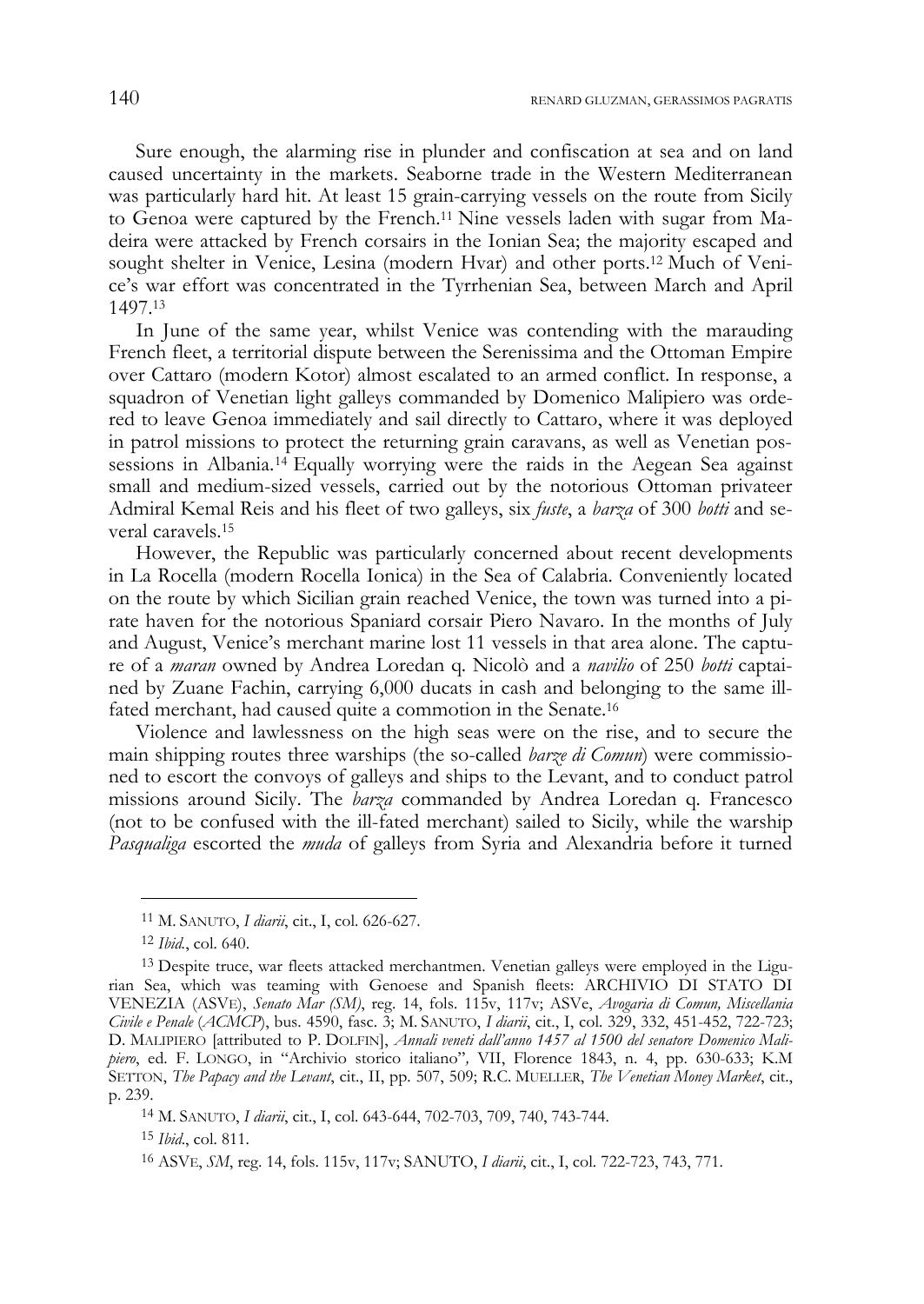westward.17 The older *barza piccola* captained by Piero Contarini joined the *Loredana* at the island of Favignana (in the vicinity of Trapani Sicily) on 19 June. Contarini's ship was blown off course during a rough navigation from Malta to Syracuse. The ship, already half submerged, limped into the harbour of Zante and on 30 August the Senate ordered her decommission.18 Earlier, in July, the *barza Loredana* seized two vessels belonging to a corsair named Antonio de Marcho, off Cape Spartivento in Calabria; the captured vessels were sent to Syracuse. Meanwhile, the ascending galleys from the Barbary Coast fought with Navaro's *galion* and two *fuste* in La Rocella. Only when the *barza Loredana* launched a land assault on Navaro's men and terrorized the local population was order restored.19 Still in the month of August, part of the fleet of war galleys awaiting decommission was sent instead to the southern Aegean Sea, to secure the convoys returning from the Levant.20

The lasting impact of these operations on the activity of the Venetian trading companies is amply attested by Andrea Loredan q. Nicolò's petition to the *Provveditori alle biave* (the magistracy regulating the import, storage and distribution of wheat, as well as other cereals and legumes). The merchant had undertaken to supply 40,000 *stara* of grain from Sicily and Negroponte. For this purpose, he leased many vessels, which he loaded with metals, including gold, and spices. Most of these ships were either captured, being easy prey for the powerful corsair Piero Navaro, or detained in various ports for months on end. Consequently, Loredan failed to fulfil his various obligations to the Serenissima.21

19 The *barza di Comun* captained by Andrea Loredan left Venice on 18 April. It was commissioned to escort the *muda* of ships to the Levant as far as the Gulf of Otranto and proceed to Sicily. It stopped at Trapani, Piombino, back to Sicily and remained at anchor in the vicinity of the island of Favignana (16 June). Teamed with the *barza* of Piero Contarini, the warships sailed in the direction of Capo Bon (Tunis), Lampadusa, Gozo (of Malta) and Syracuse, where the *Loredana* anchored until 18 July. Then, Loredan was instructed to patrol the seas south to Sicily as far as Tunis. He sailed in the direction of Cao Passera (the SE tip of Sicily), spotted suspicious vessels and chased them back as far as 70 Italian miles off Capo Spartivento (Calabria). The captured vessels were directed to Syracuse, where the *barza* anchored expecting the arrival of the galleys of the Barbary Coast; together they sailed to Tripoli (5 August). Loredan returned via Malta and Syracuse, and launched a land assault against the company of the corsair Piero Navaro in La Rocella: *Ibid*., pp. 607, 744, 767-769, 745, 771-778, 848; D. MALIPIERO, *Annali veneti*, cit., p. 641.

<sup>20</sup> *Ibid*, p. 703.

21 A document approved by the *Collegio alle biave* attests 10 vessels that were licensed by Andrea Loredan to transport 30 *stara* of wheat from Sicily and 10,000 *stara* of wheat from Negroponte. It is assumed that at least two-thirds of these vessels sailed to Sicily:

1. Nicolò Buso di Maran – licensed 24 July to transport 3,200 *stara* wheat / captured on the outward voyage.

2. Zaneto di Jacomo – licensed 24 July to transport 2,200 *stara* wheat / consigned 5 October 1,761 *stara*.

3. Antonio di Michiel – licensed 24 July to transport 1,600 *stara* wheat / captured on the outward voyage.

4. Zuane di Michiel – licensed 24 July to transport 1,600 *stara* wheat / consigned 7 October 1,516 *stara*.

5. Piero d'Abramo – licensed 24 July to transport 4,200 *stara* wheat / consigned 20 November 4,111 *stara*.

<sup>17</sup> M. SANUTO, *I diarii*, cit., I, col. 607, 744, 767, 848.

<sup>18</sup> *Ibid*., col. 741, 767-768.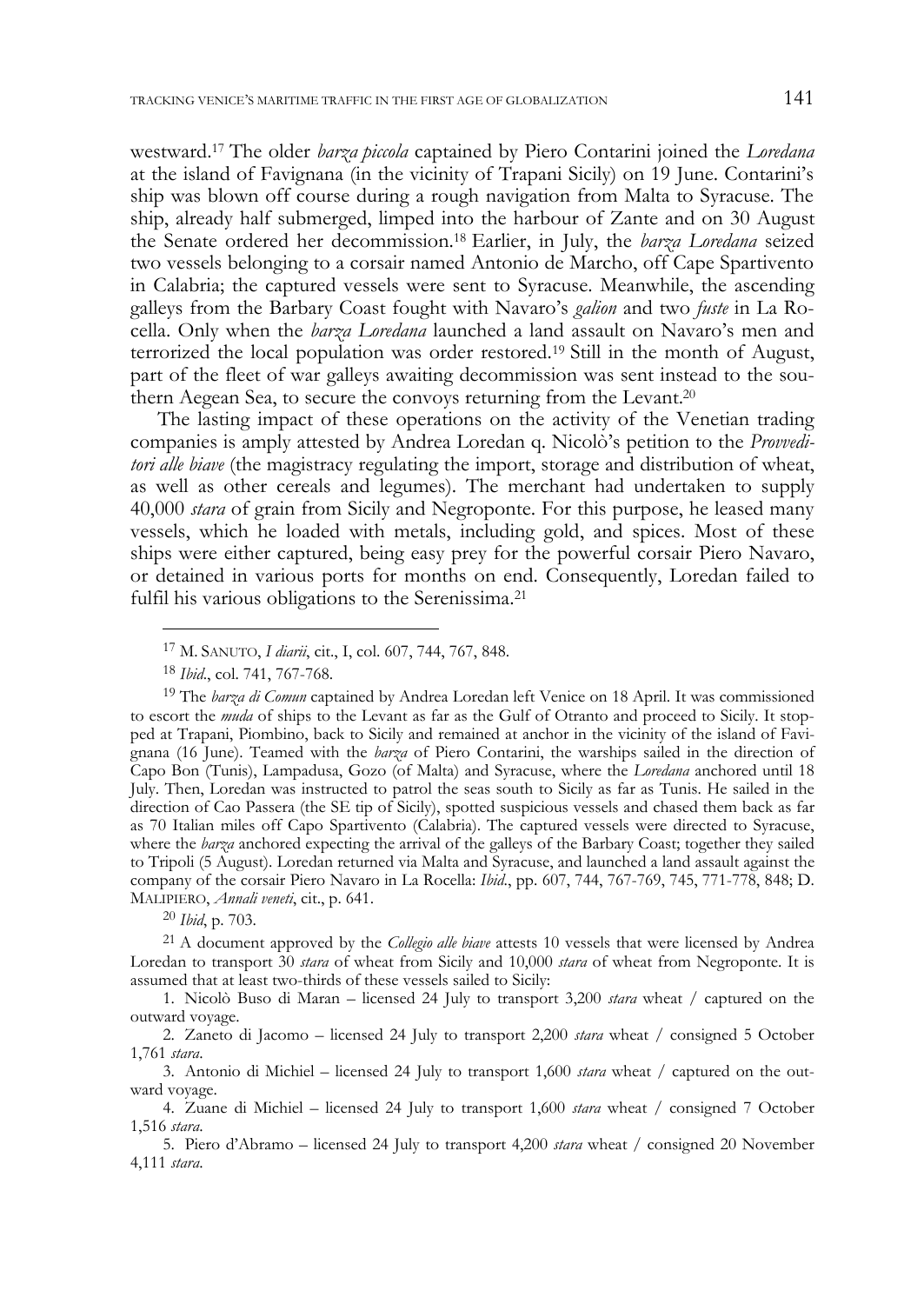As our map (Map. 1) shows, despite efforts to secure shipping, there were quite a few incidents in which *gripi* and *caravelle* owned by subjects of Venice were captured in the areas of Sicily, Calabria, Saseno (Albania), the Peloponnese and the Ionian and Aegean seas. Larger vessels were not immune from violent attacks either: the pilgrim galley captained by Alvise Zorzi fought with corsairs in the vicinity of Crete on its return voyage from Jaffa.22 According to our records, four Venetian round ships of over 300 *botti* were seized that year: *nave Contarina* of Stefano and Tadiò Contarini sons of Nicolò, captured by the French fleet in the vicinity of Piombino; *nave* of Zuane dal Cortivo, captured in Cao Passera by French corsairs; *nave Veniera candiota* of Domenico Venier son of Angelo from Crete, captured by the Ottoman fleet in the Aegean Sea; *nave* of Piero Contarini da le Malvasie captained by Zuane Querini son of Piero, captured by Zuane Perez in the vicinity of Tunis in the Barbary Coast.23

Despite the intensification of hostility, traffic between Venice and Sicily was lively.24 There was also a steady presence of Venetian round ships in the Tyrrhenian Sea; some were employed as grain carriers from Sicily to Pisa. The North African Coast was frequented by round ships of 600 to 800 *botti*, flying the San Marco flag; our sources indicate at least four such ships, of which one was licensed by Moorish

- 6. Felippo Brochetta de Francesco licensed 27 July to transport 5,500 *stara* wheat / consigned 13 December 5,259 *stara*.
- 7. Felin Nordio licensed 30 August to transport 3,500 *stara* wheat / consigned 3 March 1498 2,630 *stara*.
- 8. Antonio di Damian licensed 30 August to transport 2,500 *stara* wheat / consigned 12 January 1498 2,831 *stara*.
	- 9. Zuane Barbota licensed 21 September to transport 1,200 *stara* / not consigned.

10. Isepo de Zuane – licensed 21 September to transport 3,200 *stara* / not consigned.

- Another document attest however for the successful consignments of all vessels that were licensed by Stefano and Teodosio Contarini and Carlo Contarini q. Battista to transport 20,000 *stara* of wheat from Sicily or Negroponte:
- 11. Michiel di Stefano licensed 14 August to transport 3,500 *stara* wheat / consigned 3,032 *stara* 18 December.
- 12. Luca de Nicolò Rochaza licensed 6 September to transport 2,900 *stara* wheat / consigned 2,771 *stara* 31 October.
- 13. Antonio di Stefano licensed 6 September to transport 2,500 *stara* wheat / consigned 2,358 *stara* 29 November.

14. Polo de Marin – licensed 6 September to transport 2,200 *stara* wheat / consigned 1,960 *stara* 3 January 1498.

15. Pasqual di Zuane – licensed 7 September to transport 2,600 *stara* wheat / consigned 1,829 *stara* 9 December.

16. Matteo di Tommaso – licensed 7 September to transport 3,200 *stara* wheat / not consigned.

17. Piero Contarini – licensed 26 September to transport 3,800 *stara* wheat / consigned 3,607 *stara* 22 December.

18. Antonio Zeran de Veglia – licensed 3 January 1498 to transport 3,500 *stara* wheat / consigned 3,190 *stara* 14 February.<br>ASVE, *Deliberazioni, Miste* (CXDM), fil. 12, fasc. 11 con all.

<sup>22</sup> It then resumed the voyage to Venice, stopping also in Candia (in Crete) and Lesina (Hvar): M. SANUTO, *I diarii*, cit., col. 702-703, 728-732, 739, 845; D. MALIPIERO, *Annali Veneti*, cit., pp. 154, 158.

23 M. SANUTO, *I diarii*, cit., I, col. 514, 523, 571, 605, 668-669, 739, 744, 772, 786-787, 817, 846, 849; *Ibid.*, p. 928; D. MALIPIERO, *Annali veneti*, cit., pp. 640-641.

24 E.g., M. SANUTO, *I diarii*, cit., I, col. 535.

1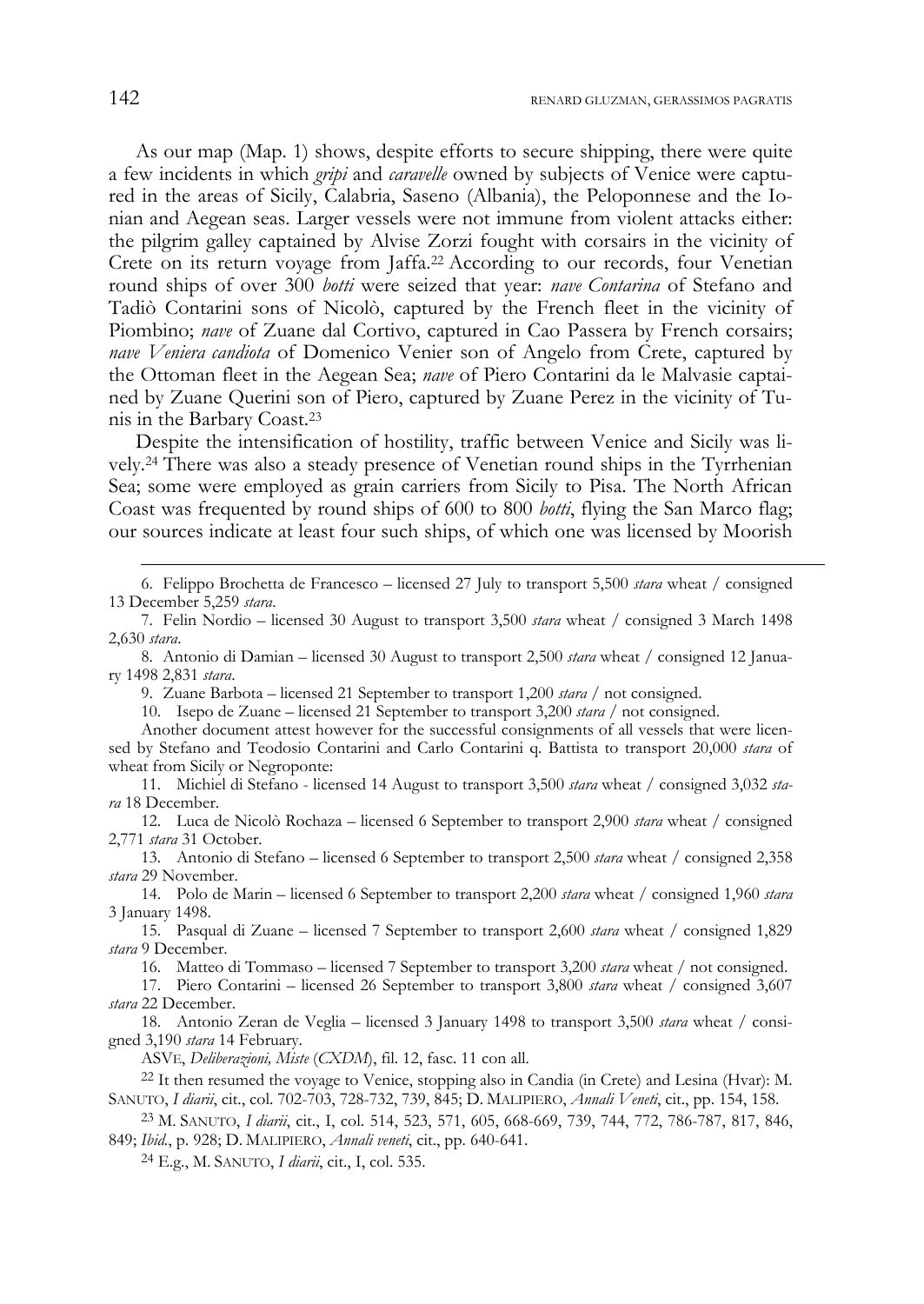merchants to sail from Alexandria to Tripoli in North Africa.25 In the same year there was an apparent dynamism of shipping in the Levant. Indeed, although there was political instability in Egypt<sup>26</sup> and Syria was stricken by plague,<sup>27</sup> the forecast of a bad year for investments in trade proved false. In 1497, four galleys sailed to Beirut and Tripoli, four to Alexandria, three to the Barbary Coast and three on the route called *trafego* (Tripoli, Tunis and Alexandria).28

Apart from merchandise, ships were also transporting money. The silver coinage minted in Europe and sent to Egypt alone amounted to as much as 300,000 ducats. In spring, a galley bound for Alexandria carried well over 12 metric tonnes of silver coinage, although some of it returned to Venice.29 The galleys and round ships heading for Syria carried 70,000 and 50,000 ducats respectively. The autumn *muda* to Alexandria was crowned with success and the returning convoy carried 4,320 *colli* of spices and additional 80 *colli* on a licensed ship (*nave a rata*). The galleys to Beirut returned with less, due to elevated freight rates in Syria (2,639 *colli* of spices and 220 *colli* of silk).30

However, the late return of this *muda* also saw one of the biggest catastrophes of the decade, the wreck of two galleys at the entrance of Porto Cigala (modern Čikat), in stormy conditions in November. The salvage attempts explain the anomaly we see on the map (Map. 1). Another insight is related to the traffic of round ships to the Levant: due to the aforementioned plague in Syria, the autumn *muda* of ships sailed only as far as Cyprus. Several other trends for the year 1497 are noted: the lines between Venice, Crete and Constantinople were maintained mainly by *gripi* and other small and medium-sized vessels. So far, we have found only one indication of a Venetian round ship that sailed in this direction.31

1

<sup>25</sup> ASVE, *SM*, reg. 14, fol. 114v; ASVE, *Procuratori di San Marco* (*PSM*), *Misti*, bus. 43, fasc. XXV [4 June 1497]; M. SANUTO, *I diarii*, cit., I, col. 404, 503, 523, 872, 949, 966; D. MALIPIERO, *Annali Veneti*, cit., pp. 635, 641; G. PRIULI, *I diarii di Girolamo Priuli: aa. 1499-1512*, A. SEGRE, R. CESSI eds., vols. I-IV, 1912-1941, I, p. 67.

<sup>&</sup>lt;sup>26</sup> The young Sultan was still fighting for his existence and almost at the end of his cruel and profligate career (he was assassinated in October 1498). According to Arnold von Harff's description, Egypt was in turmoil, foreign merchants were assaulted and beaten, and there were fights, plunder and ruin in the streets of Cairo: A. VON HARFF, *The Pilgrimage of Arnold Von Harff*, London 1946, pp. 103-106.

 $^{27}$  A report speaks of 400 casualties per day in Damascus alone, Venetian merchants fled to Cyprus: M. SANUTO, *I diarii*, cit., I, col. 739, 756.

<sup>28</sup> C. JUDDE DE LARIVIÈRE, *Naviguer, commercer, gouverner: Économie maritime et pouvoirs à Venise (XVe-XVIe siècles)*, Leiden 2008 (Brill), pp. 66, 312.

<sup>29</sup> R.C. MUELLER, *The Venetian Money Market*, cit., pp. 234-235.

<sup>30</sup> ASVE, *SM*, reg. 14, fols. 115v, 117v; M. SANUTO, *I diarii*, cit., I, col. 522-523, 845; G. PRIULI, *Diarii*, cit., I, pp. 73-74.

<sup>31</sup> A ship (*Sanuda*?) captained by Urban di Orsi of Domenico Sanudo sailed from Venice to Constantinople: ASVE, *Miscellanea Greogolin* (*MG*), bus. 9, 1497, n. 3.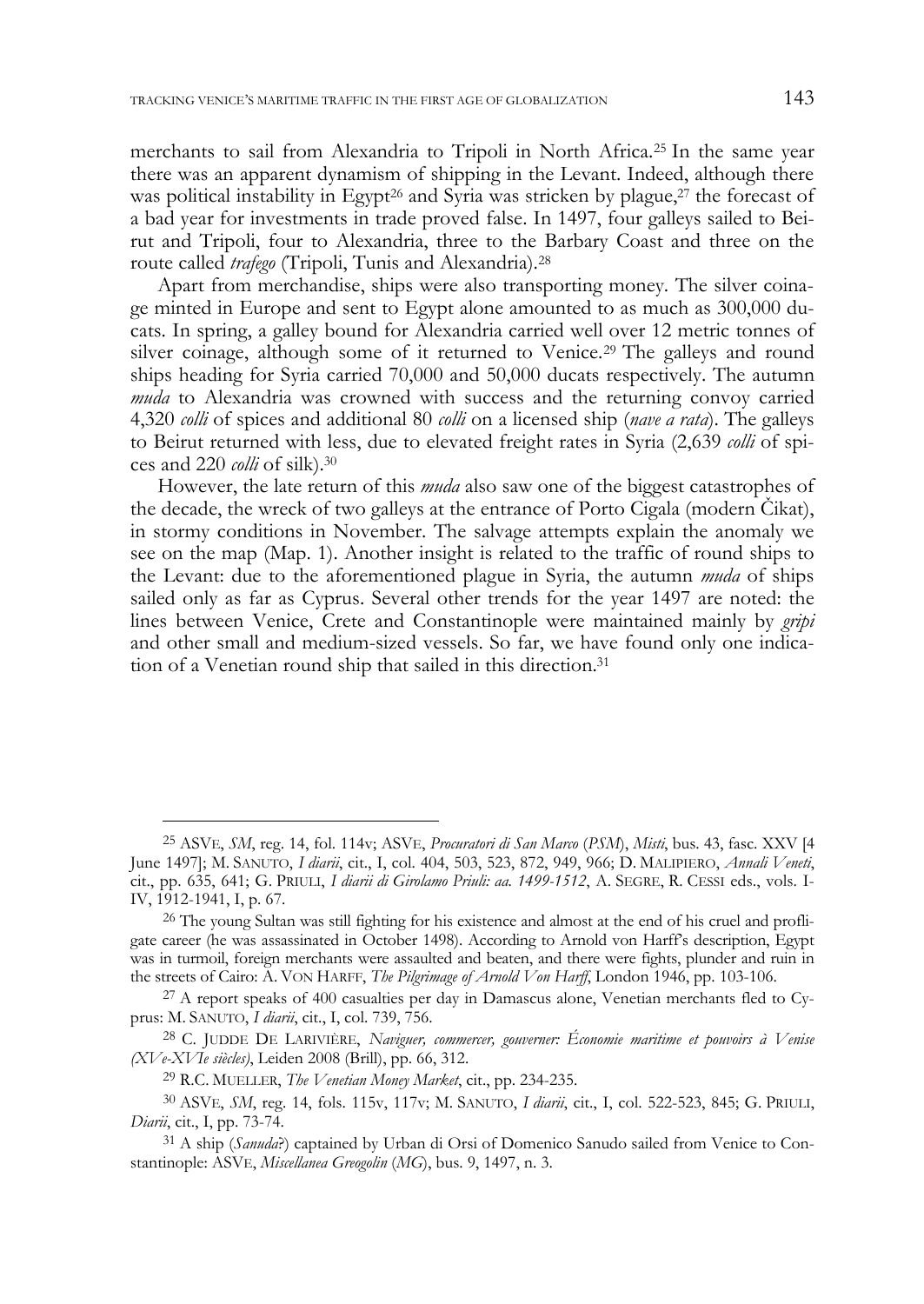

Map. 2. Venetian shipping trajectory compilation for the year 1514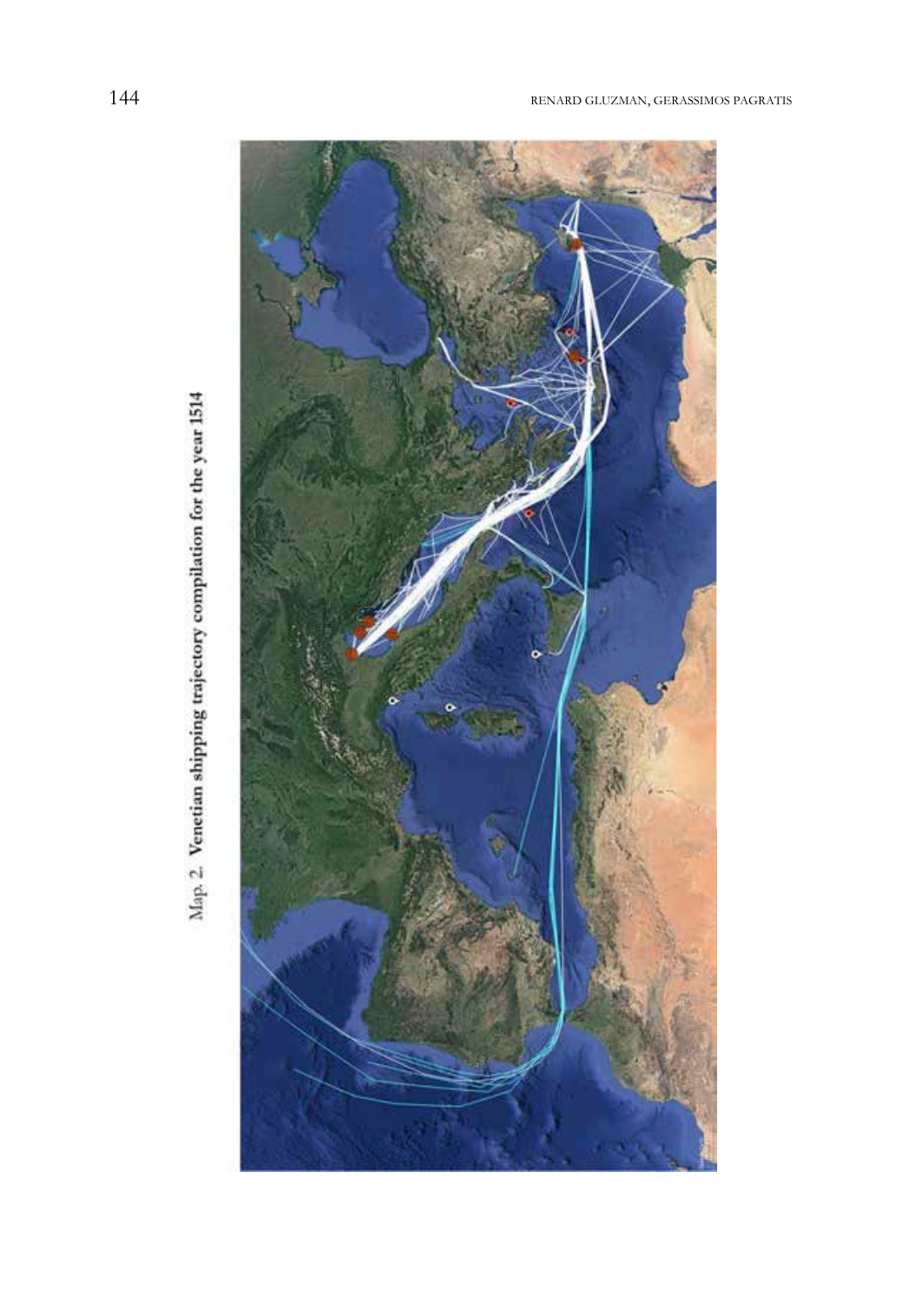On the Atlantic front, two large ships, the *Foscara* of 3,000 *botti* and the *Pasqualiga* of 800 *botti,* completed a voyage to England, even though earlier that year the ship *Tiepola* (or *Foscara*) was attacked by a French fleet and wrecked in the Bay of Biscay.32 Three other round ships were wrecked that year.33

# 4. TRENDS IN VENICE'S MARITIME TRAFFIC FOR 1514

The early decades of the sixteenth century mark the transition from the coexistence of state-organized and private maritime transport to the domination of the latter. Only two galleys to Beirut were operating in 1514. The gradual abandonment of the convoys of galleys gave ship-owners from Venice's colonies and vessels flying other flags the opportunity to take into their own hands a greater share of the freights that had hitherto been transported predominantly by the Serenissima's galleys.34 The events that led to the outbreak of the War of the League of Cambrai (1509-1516) and those that followed are well known, and there is no need to repeat them here. Instead, we have chosen to highlight several changing trends in shipping.

The loss of territories in the *terraferma* meant that Venice could no longer import grain from the Padovan and Polesine areas, and the crops in Cyprus provided an alternative source. In fact, they were exploited for that purpose, and Venice's easternmost island nourished the population of Crete as well. A new provision instructed ships bound for Syria to call in at Cyprus on the outward leg, and to load wheat and barley on the return voyage. In a letter to the Council of Ten (14 March), the Governor of Nicosia guaranteed to provide enough grain to fill twelve round ships.35 The trajectory map for 1514 (Map. 2) suggests that the line Venice– Cyprus was exploited by round ships and medium-sized vessels chartered at both ends for that purpose.36 Several ships managed to complete two round voyages to Cyprus in

<sup>32</sup> *Nave Tiepola* (*or Foscara*) of Hieronimo Tiepolo q. Andrea and Polo Foscari q. Urban wrecked in the Bay of Biscay in late 1496 or early 1497: ASVE, *SM*, reg. 14, fols. 137v-138r.

<sup>33</sup> *Nave Contarina* of Vido and Hieronimo Contarini sons of Priamo wrecked in the vicinity of Tripoli in North Africa; *nave Pisana e Contarina* owned by Nicolò Pisani q. Andrea and Alvise Contarini q. Ferigo Minoto wrecked in Sapienza off the coast of Modon in winter; *nave* of Zuane Castrofilaca from Crete wrecked in the vicinity of Zara in April: ASVE, *SM*, reg. 14, fol. 120r; ASVe, *CXDM*, reg. 27, fol. 122v; M. SANUTO, *I diarii*, cit., I, col. 605; D. MALIPIERO, *Annali veneti*, cit., p. 635; K.M. SETTON, *The Papacy and the Levant*, cit., II, p. 509.

<sup>34</sup> G.D. PAGRATIS, *Ships and Shipbuilding in Corfu in the First Half of the Sixteenth Century*, in "Storia Mediterranea", 22, 2011, pp. 237-246.

<sup>35</sup> M. SANUTO, *I diarii*, cit., XVIII, col. 254, 257.

<sup>36</sup> Most probably, the biggest ships to stop in Cyprus in 1514 were the *Nicolosa* of 1,275 *botti* carrying 6,000 *stara* of wheat, and the bigger of the two *Bernarda* of 1,000 *botti*. For ships that sailed in this direction: ASVE, *CXDM*, fil. 32, fascc. 227, 302; *Ibiid*., fil. 33, fascc. 124, 357-358, 418, 462; *Ibid*., fil. 35, fascc. 24, 269, 317, 319, 401; *Ibid*., *Lettere*, reg. 16, n. 10; ASVE, *Capi del Consiglio di dieci* (*CapCX*), *Lettere rettori*, bus. 288, nos. 91, 97, 99, 112, 118, 130; ASVE, *CapCX*, *Notatorio*, reg. 7, fols. 528, 540; ASVE, *PSM*, *Misti*, bus. 132, fasc. II; M. SANUTO, *I diarii*, cit., XVIII, col. 28, 257, 335, 375; *Ibid.*, XIX, 81, 224, 276, 328.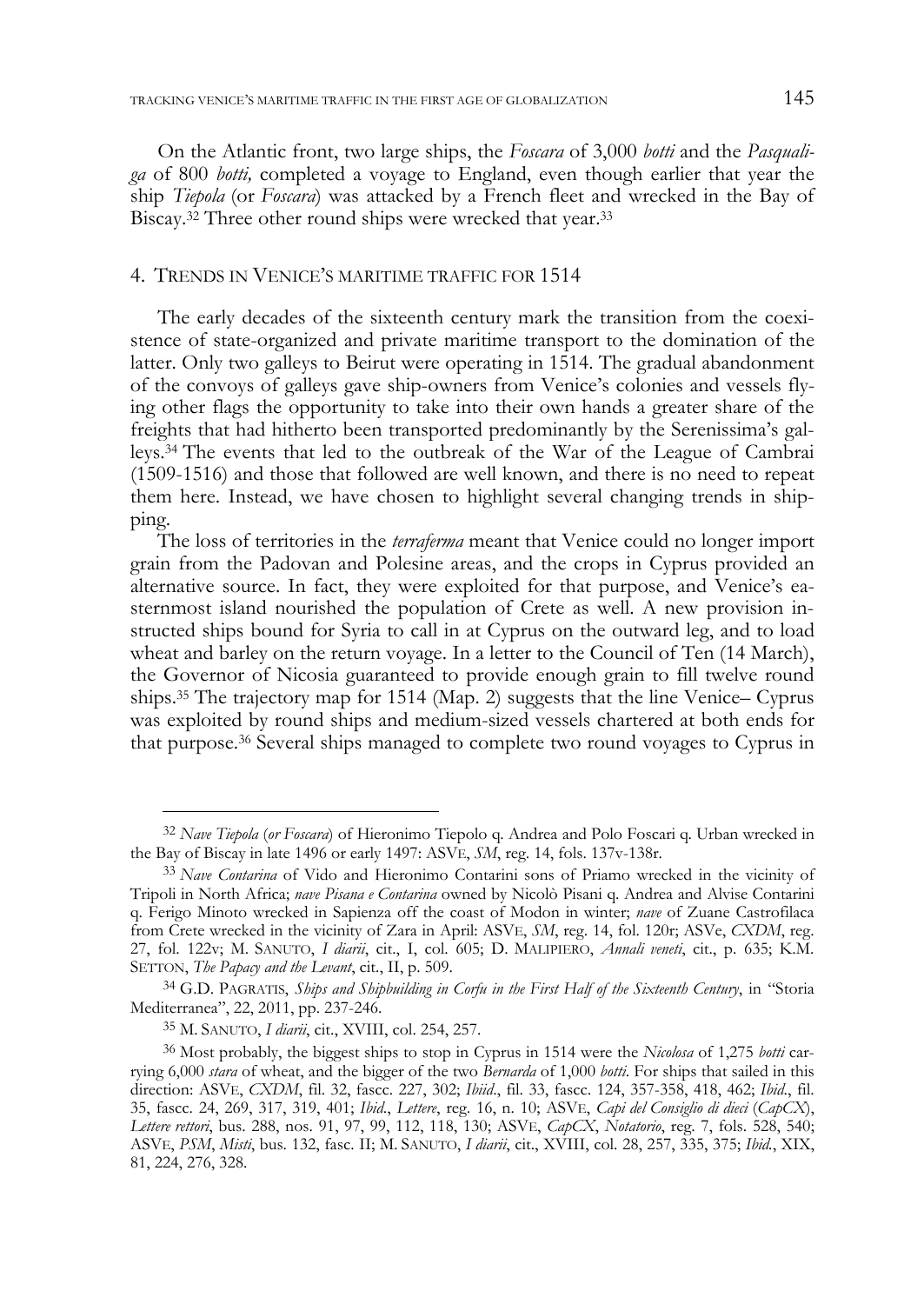the same year and stopped in Syria at least once.37 Other vessels combined a voyage to Cyprus with a shorter itinerary, such as Venice–Constantinople. With respect to our findings for the year 1497, there is an evident increase in the number of round ships that sailed to Constantinople.38

Taking a different stance, one of the significant contributions of geospatial analysis is the identification of anomalous activities. While movement of ships along the established routes is generally predictable (as it largely follows a pattern consistent with Venice's sea laws), irregular movements of anomalous ships are less predictable. In 1514 the Republic was practically unable to police the seas and this, in turn, gave rise to illegal trade. The 500 *botti* ship captained by Luca Gobo sailed from Constantinople to Ancona carrying merchandise belonging to Anconians, Florentines and Venetians;<sup>39</sup> a *barzoto* licensed by merchants from Apulia carried salt from Ibiza to Lombardy via the River Po'; the captain of a *marciliana* was forced to alter his course and stop at Lissa, where he was accused of engaging in illegal traffic between Pesaro and Ragusa. Other vessels completed their cargo in Ancona and in ports "*sottovento*" (the west coast of the Adriatic Sea). So great was the extent of illegal traffic from the Peloponnese to destinations in the Adriatic Sea that the Senate re-enforced the obligation for all ships to stop first in Corfu.<sup>40</sup> On 18 May, the Senate stressed the prohibition on such practices, with reservation in regard to olive oil, almonds, other nuts and chestnuts shipped to Alexandria, Crete, Beirut, and Venice. A few Dalmatian towns and Cattaro were granted privileges with respect to shipping their local products. The transport of wine from territories "*sottovento*" to Alexandria was authorized as well.41

Once again, the presence of sea rovers in the Eastern Mediterranean was alarming. Three French *barze* and Spaniard corsairs raided colonial-Venetian vessels and ships flying other flags.42 The evident risk in Syria moved the captain of a big Genoese ship to seek refuge in the port of Famagusta. Vessels that were not suffi-

40 ASVE, *SM*, reg. 18, fol. 51v; ASVE, *CXDM*, fil. 33, fasc. 286; ASVE, *Provveditori al Sal* (*PSal*), reg. 60, fols. 179v, 181v; M. SANUTO, *I diarii*, cit., XVIII, col. 383, 399; *Ibid.*, XIX, col. 81, 257-258.

41 ASVE, *SM*, reg. 18, fols. 58v-59r; M. SANUTO, *I diarii*, cit., XVIII, col. 201, 388; J.J. HANĔL, *Statuta et leges civitatis et insulae Curzulae, 1214-1558*, in *Monumenta Historico-Juridica Slavorum Meridionalium*, I:II, Zagreb 1877, pars 1, v. 1, pp. 241-242.

<sup>37</sup> Such an itinerary was taken by the *Pasqualiga* of 900 *botti*; *Morosina* of 800 *botti*; that of Contarini

<sup>&</sup>lt;sup>38</sup> E.g., the *Mosta* of 400 *botti* and that of Luca Loredan of 500 *botti*; the ship of 600 *botti* of Piero de Nicolò Pezaro da Londra transported timber to Chios, and was expected to return with salumi from Constantinople and 6,000 *stara* of barely from Cyprus: ASVE, *SM*, reg. 18, fols. 51v, 57v; ASVE, *CXDM*, fil. 37, fasc. 33; M. SANUTO, *I diarii*, XVIII, col. 383, 399, Ibid., XIX, col. 82-83, 89, 357, 349.

<sup>39</sup> The ship-owners claimed that they obtained a special license to trade "*sottovento*": ASVE, *SM*, reg. 18, fol. 51v; ASVE, *CXDM*, fil. 33, 462; *Ibid*., fil. 35, fill. 317, 401; M. SANUTO, *I diarii*, XVIII, col. 383, 399.

<sup>42</sup> A Cypriot *caravella* heading to Crete was attacked by a French ship; two Venetian ships fought with a Spanish corsair based in Rhodes, off the northeast tip of Crete; Luca Gobo's ship had a fateful encounter with French warships in the vicinity of Cape Maleas; a *caravella* laden with wine and cheese was captured by a Biscayan *barzoto*; an unidentified *naveta* licensed to Alvise Pisani was captured in the Aegean Sea and sent to Rhodes to be sold: M. SANUTO, *I diarii*, cit. XVIII, col. 190, 253, 242, 272, 278-279; *Ibid.*, XIX, col. 232-233, 257.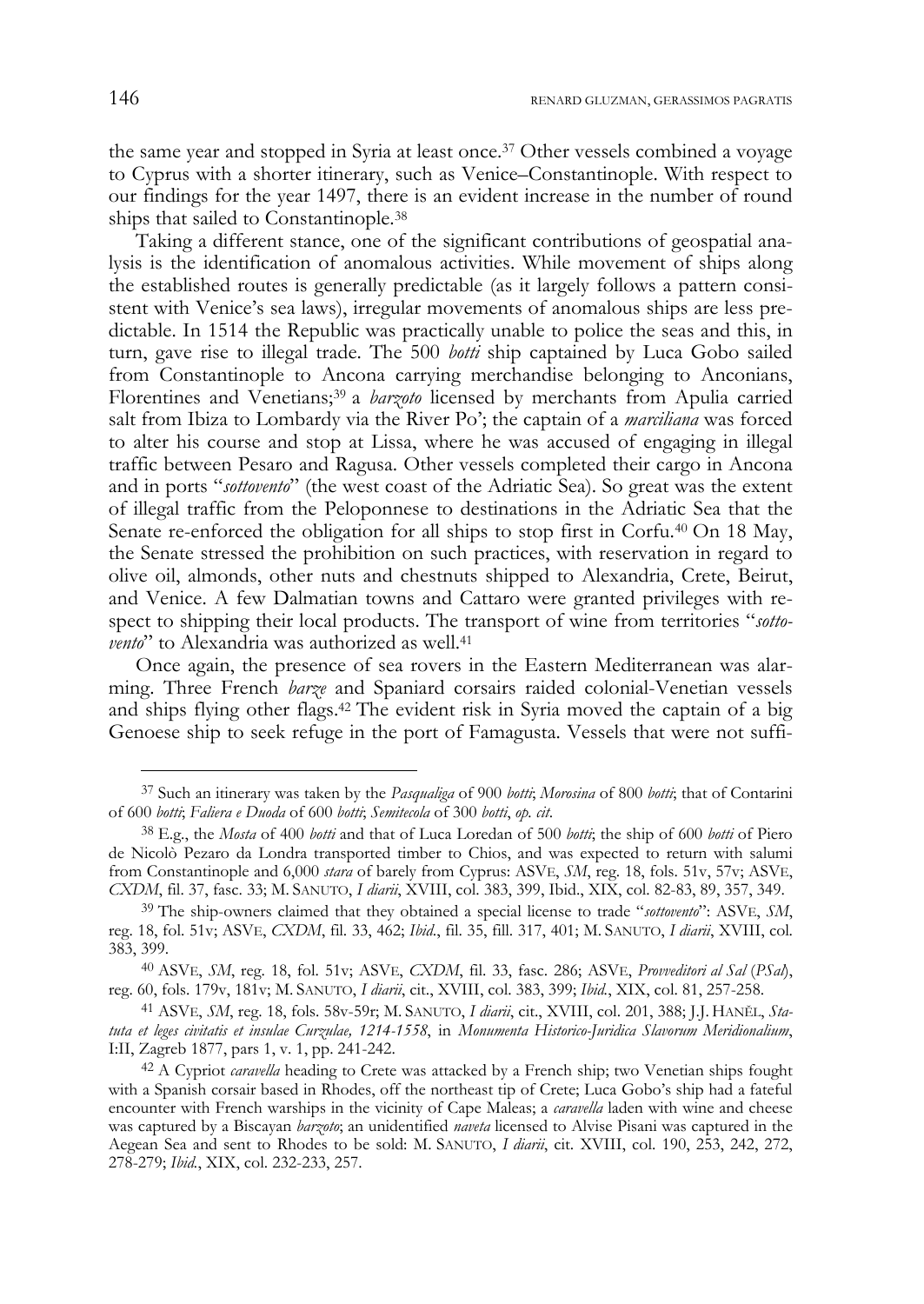ciently protected were retained in Cyprus for months. The trajectory map (Map. 2) represents the extent of violence at sea, as well as seven notable maritime disasters.43

Arguably, foreign shipping companies controlled a larger share in the shipping market that connected Venice and the Levant with the western basin of the Mediterranean and Atlantic ports. We found indications of three *barze* from Biscay, a ship captained by Luca da Lucari da Ragusa, and a vessel captained by Ortunio de Zauri that carried about 3,000 butts of wine from Crete to England and other destinations.44 Our records do not mention even one Venetian ship that accepted such freights. Apparently, the presence of Venice's ships in Sicily and the Tyrrhenian Sea dwindled too. It is unclear what share of this traffic was still in the hands of the Venetians. We know for certain that a Spaniard and vessels from Puglia received safe conducts to complete their return voyage from Venice to Messina, Lipari, Siena and Trapani.45

### 5. MARITIME CONNECTIONS WITH THE PORT OF CANDIA IN 1514

 $\ddot{\phantom{a}}$ 

The wealth of literature on Venetian shipping is not sufficiently linked to documents existing in regional archives. Instead, it relies largely on sources of official character found in the Archives of Venice, in other words, produced by the centre of power.46 For this reason, the picture that emerges is for the most part consistent with the Republic's protectionist policies in shipping and trade. Namely, Venice as principal port of call for Levantine goods in the Adriatic Sea, the ports of Crete (Candia, Rethymno, Sitia and Chania) as providers for the Republic's shipping interests, and Venetian patricians as protagonists in offering such services. Without dismissing these views entirely, we wish to re-examine government intervention in trade and shipping matters in the overseas territories on the basis of evidence found in regional rather than Venetian records.

<sup>43</sup> The ship captained by Zuane Moro son of Damian was wrecked in the vicinity of Lagusta in Croatia; the ship of 300 *botti* of Zuane Caxaruol son of Bortolo and relatives was wrecked in Istria on the return voyage from Constantinople in the winter; the ship *Contarina* of Bertuzzi Contarini son of Andrea & bros. was wrecked in the vicinity of Crete in the winter; a Candiot ship captained by Sfasi was wrecked in the Quarner in the winter; the ship of Nicolò Catelan from Crete, laden with wine and carrying 80 passengers, was wrecked in the vicinity of Ancona in the winter; the ship *Semitecola* of Galeazzo Semitecolo was wrecked on the sandbar in Venice in the winter; the ship *Molina* of 600 *botti* of Marco da Molin and Domenico and Fantino Malipiero captained by Nicolò Bianco was wrecked after combat with a Spanish corsair on the return voyage from Cyprus: ASVE, *CXDM*, fil. 37, fasc. 33; M. SANUTO, *I diarii*, cit., XVIII, col. 335; *Ibid.*, XIX, col. 45, 257-258, 328.

<sup>44</sup> ASVE, *Duca di Candia*, bus. 33 (Memoriali, Serie II), fols. 88v, 89v, 97r, 111r, 128v; M. SANUTO, *I diarii*, cit., XVIII, col. 160.

<sup>45</sup> E.g., the records of the Venetian *Collegio* for this year: ASVE, *Collegio, Notatorio* (*CN*), reg. 17, fols. 88r, 89v, 90r, 99r.

<sup>46</sup> On this subject: G.D. PAGRATIS, *Sources for the Maritime History of Greece (Fifteenth to Seventeenth Century)*, in *New Directions in Mediterranean Maritime History*, G. HARLAFTIS, C. VASSALLO eds., St. John's 2004, pp. 125-146; G.D. PAGRATIS, *Commercio marittimo e metodi di documentazione nelle isole veneziane del Mare Ionio*, in *Rapporti Mediterranei, pratiche documentarie, presenze veneziane. Le reti economiche e culturali (XIV – XVI secolo)*, G. ORTALLI, A. SOPRACASA eds., Venice 2017 (Istituto Veneto di Scienze, Lettere ed Arti), pp. 253-265.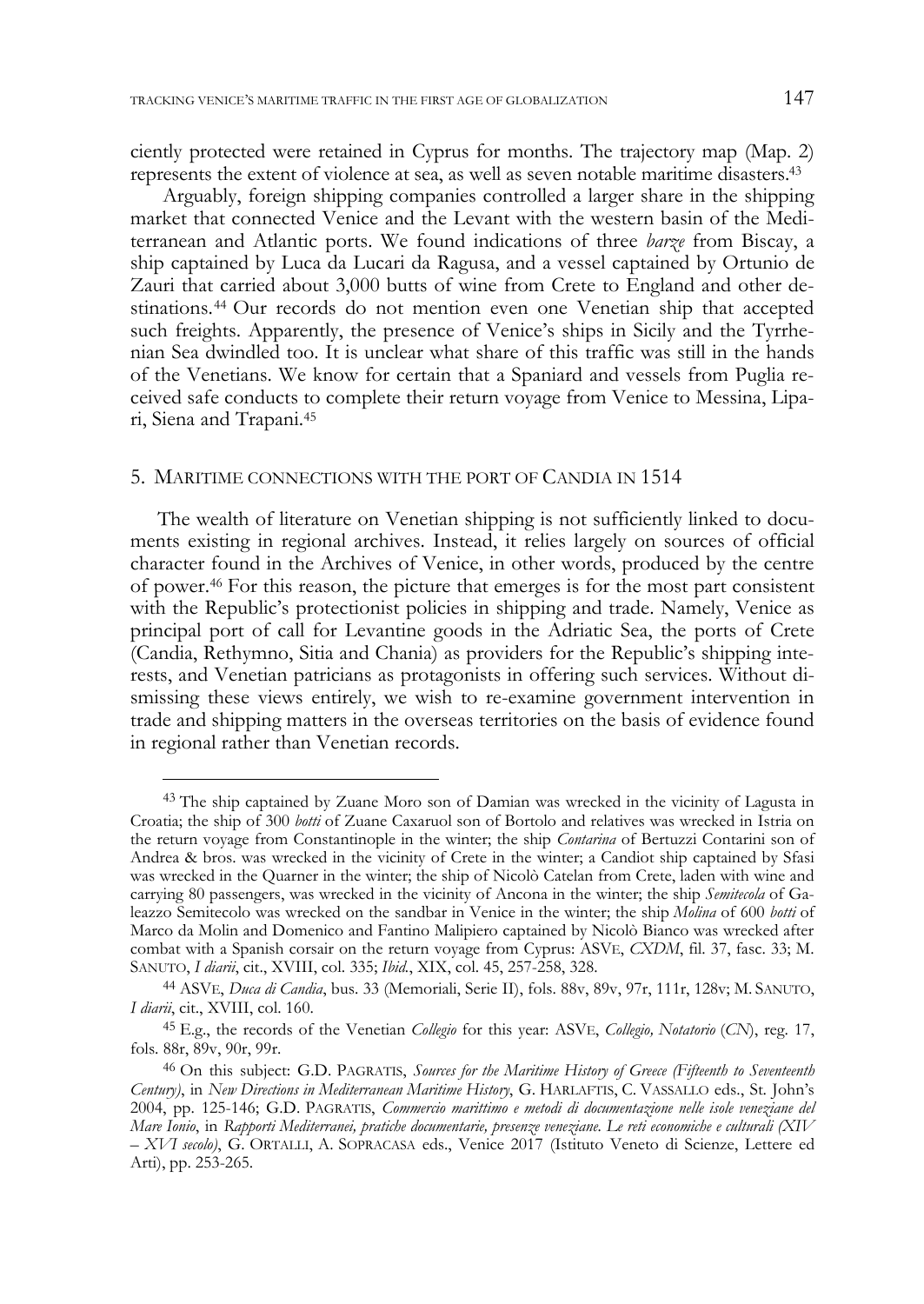

Map. 3. A trajectory map visualizing maritime traffic flows in the port of Candia (Crete) for the year 1514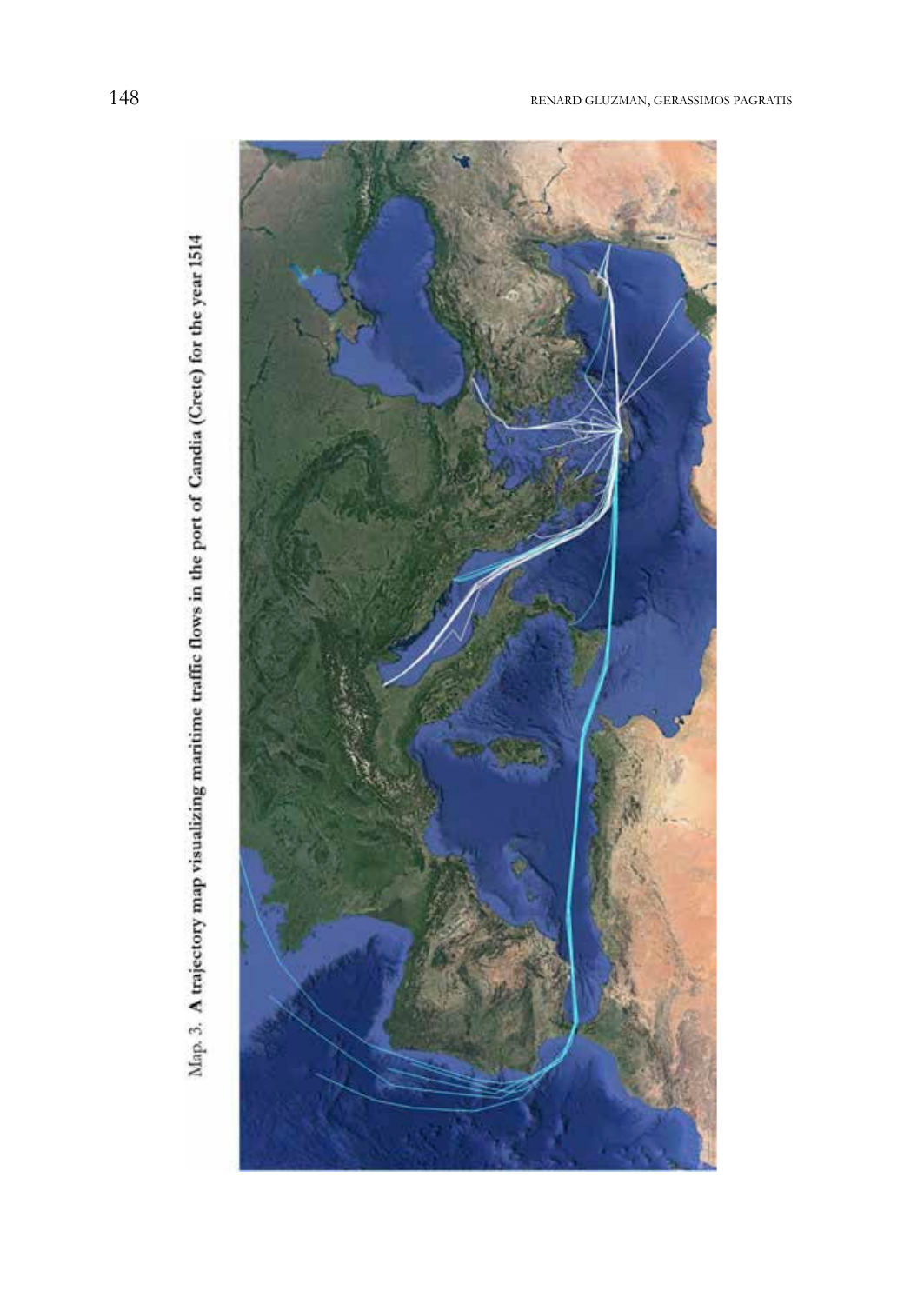The archives of Venetian Crete (now located in Venice) are a rich and valuable source of information on the maritime history of the island, the surrounding region and the Mediterranean in general. The factual basis for the discussion at hand consists of the daily records of the Governor of Candia (*Duca di Candia,* series "*Memoriali*"), which contain fragmented official reports. These records are sometimes discontinuous and sometimes in bad condition; gaps in coverage are therefore to be expected. To give an example, the series "*Memoriali*" lacks information on the year 1497. On the other hand, the two registers covering the year 1514 are in a good state of preservation and include safe conducts inscribed to various vessels that stopped in the port of Candia. The vessels' taxonomy and their next port of call are usually indicated too, and thus the maritime connections with the port of Candia for that year can be largely reconstructed.

Located at a crossroad between the Levantine ports, Constantinople and the western basin of the Mediterranean, the ports and harbours of Crete were important stopping points that connected regional and interregional routes. The island was excessively frequented by local and other merchant fleets. Indeed, our analysis for the year 1514 (Map. 3) shows that Candia was connected by sea with Canea (Chania); towns in the Peloponnese: Coron under Ottoman rule, Monemvasia, Napoli di Romania; and the islands of Stampalia, Skiros, Naxos and Sifnos in the Archipelago by small sailing vessels. Crete was also well connected with Rhodes and Cyprus. As mentioned already, many Greek commercial vessels stopped in Cyprus to load grain in 1514. Quite a few Venetian round ships stopped in Crete on their return voyage from Syria.47 Venice and Crete were connected all year round by medium-sized vessels – *caravelle*, *gripi* and a *marano* – carrying cheese, wine and other local products.48 Crete was connected with Constantinople by vessels flying other flags as well. We noted a ship from Lesina, another captained by Giorgio Capodassi, a Ragusan ship named *Santa Maria* captained by Andrea di Elia di Ragusa, and another captained by Martinum Pastalis. Similarly, a *gripeto* captained by Calbo Susso sailed from Crete to Syria and then to Constantinople.49 The fact that the majority of the carriers transporting Cretan wine to England and Flanders were foreign is corroborated by evidence from the local archive.50 In 1514, Crete was also connected to Messina, Ragusa and other destinations in the Adriatic Sea (the exact ports were not indicated).51 Our findings also suggest that Ragusan ships increased their activity in the Venetian port system and the Levant at the expense of ships flying the San Marco flag. Clearly, these assertions have to be complemented by scrutiny of the in-between years.

 $\overline{a}$ 

<sup>47</sup> Marco Contarini; Antonio Otobon; Nicolo Cipriano; Piero di Bartolo; Vicenio de la Riva: ASVE, *Duca di Candia*, bus. 33bis, fols. 18v, 20r, 30r-30v, 81r.

<sup>48</sup> *Ibid*., fols. 18v, 20, 31r, 39v, 95r; ASVe, *Duca di Candia*, bus. 4, fol. 89v. A *gripo* chartered by Francesco Foscari q. Filippo completed the voyage in eight or nine days: M. SANUTO, *I diarii*, cit., XVIII, col. 434; *Ibid.*, XIX, col. 9, 257-258, 232-233. In the winter, letters from Venice were transmitted to Cyprus via Crete: ASVE, *CapCX*, *Lettere rettori*, bus. 288, n. 97.

<sup>49</sup> ASVE, *Duca di Candia*, buss. 4, fol. 89v; Ibid., 33, fols. 102r, 112v, 129r, 135v.

<sup>50</sup> *Ibid*., bus. 33, fols. 88v, 89v, 97r, 111v, 128v.

<sup>51</sup> *Ibid*., bus. 33, fols. 95r, 103r, 110r, 122v-123r.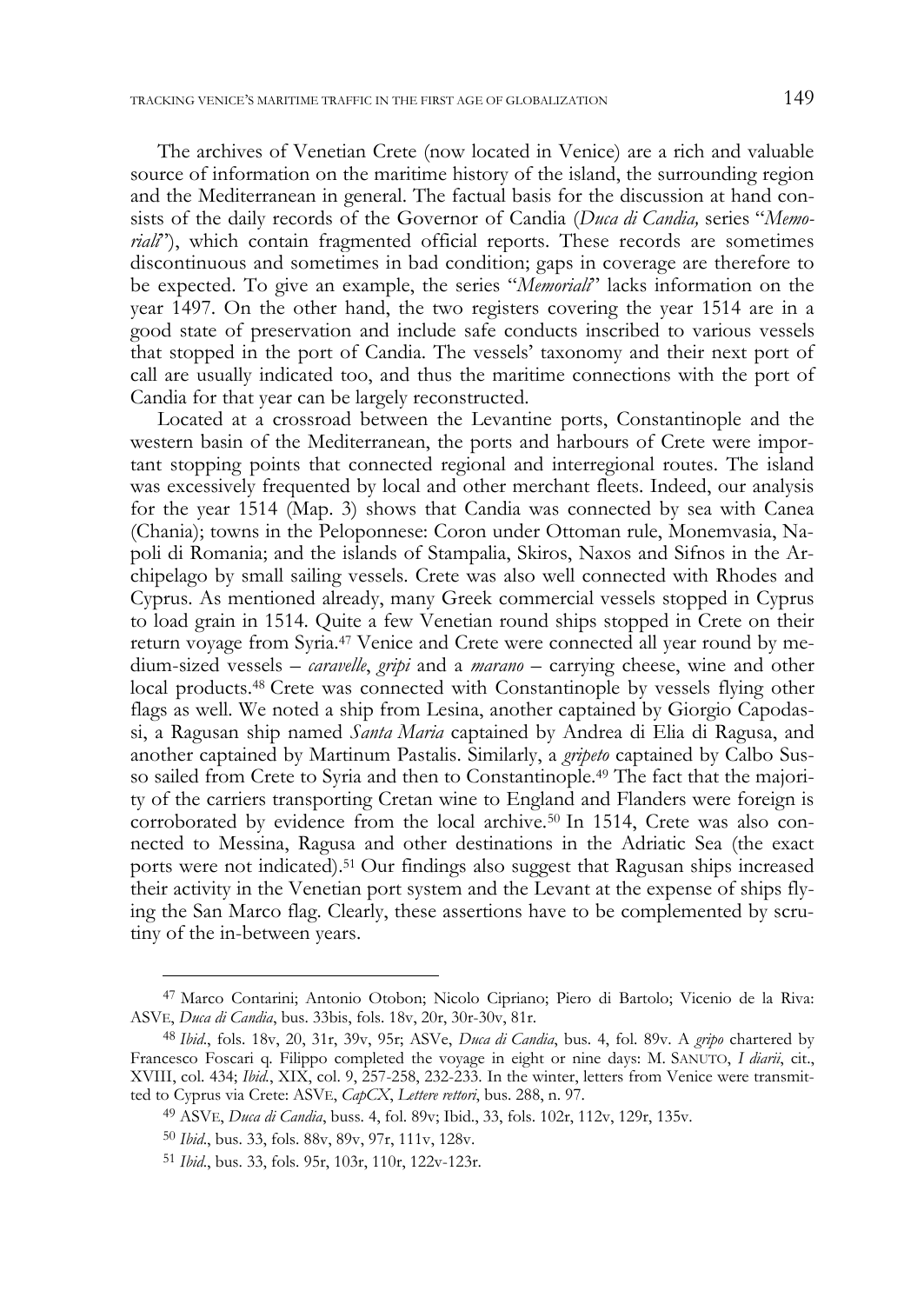

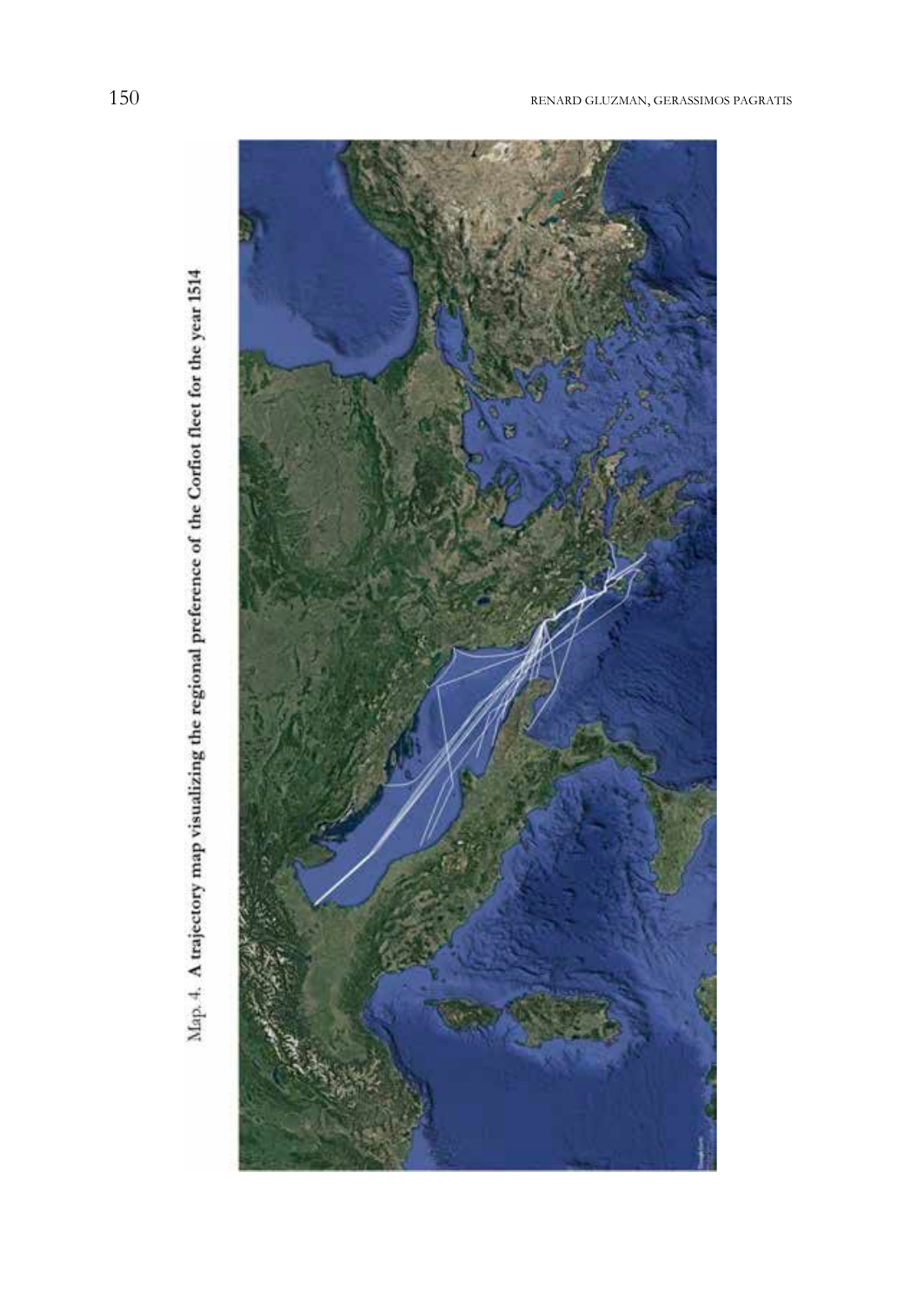## 6. BEHAVIOUR PATTERNS OF THE CORFIOT FLEET IN 1514

The study of the movement patterns of the colonial fleets of small and mediumsized vessels can be considered as one of this project's major contributions. Indeed, as far as the period examined here is concerned, we know very little about the maritime activity of ships operating from ports under Venetian rule. Vessel tracking has the potential to define the regional preference of the various fleets under Venetian rule and to clarify in what way the territorial belonging of a shipping enterprise defined its activity. Questions raised are: To what extent was Corfu connected to a wider sea area by local rather than other ships? Did the fleet of Corfu become more regional over time, while other fleets showed a net increase in the share of other ports?

The following trajectory map (Map. 4) offers a glimpse at such an analysis, by representing the regional preference of the Corfiot fleet for 1514, based on records found in the regional archive of the island. A vessel typed as *xylo*, of about 63 tons, connected Corfu with Epirus; Saiada (Epirus); Saiada – Dalmatian Coast (Sklavonia); Saiada – Apulia; Apulia (Kastres); Otranto; San Cataldo – Otranto; Dragomestro (Aitoloakarnania) – Venice; Taranto – Prevesa – Calabria; Lessio – Cattaro; Arta; Ambracian Gulf ("*kolpos tis Artas*"); Cephalonia (quite a few vessels carrying livestock – rams, goats); Katochi (Aitoloakarnania) – Venice; Venice. Smaller vessels of about 31-39 tons connected Corfu with Lepanto, Zante and Venice. Other sources complement this information: a Corfiot *caravella* carried wine from Parga to Zara; other *caravelle* sailed to places unspecified in the Adriatic Sea; the *gripo* of Zacaria da Corfu set sail from Corfu to Alessandria and Cyprus; the Corfiot *navilio* of Zacaria Megagnani sailed to Rhodes and Damietta. Crosschecking of this information with data extracted for the year 1497 suggests a lack of connection by local vessels to destinations in Sicily (Cao Spartivento, Syracuse), Valona and Constantinople in 1514.52

In fact, 1514 is a year of transition with respect to Corfiot shipping enterprises. The 18 May ban had significant implications for the local fleet in the following years. Previously, the particular confluence of historical circumstances allowed Corfu's commerce to deviate from the legal strictures imposed by Venice and to grasp the opportunity to promote Ottoman trade in Ancona and at the fairs in Lanciano and Recanati. But in 1514, when the Corfiots requested an exemption from the ban on trade in Lanciano and Recanati, they were denied it by the Venetian Senate. This clipped the wings of Corfu's shipping, which was just beginning "to become autonomous" and was starting to seek out new markets that competed with Venice. The importance the Corfiots attached to their request is demonstrated by the fact that although it was turned down, it was redrafted eight years later, as a proposal to allow one voyage a year to Recanati. Once again, however, the petition was rejected, even though the Corfiots reminded the Senate of the exemption it had granted to their Dalmatian colleagues to trade with regions of the "*sottovento*". Needless to say,

<sup>&</sup>lt;sup>52</sup> These data are drawn from notarial documents in the Archive of the Prefecture of Corfu (GSA): G.D. PAGRATIS, *Trade and Shipping Corfu 1496–1538*, in "International Journal of Maritime History", 16, 2004, n. 2, pp. 169-220; IDEM, *Ships and Shipbuilding in Corfu*, cit., pp. 237-246.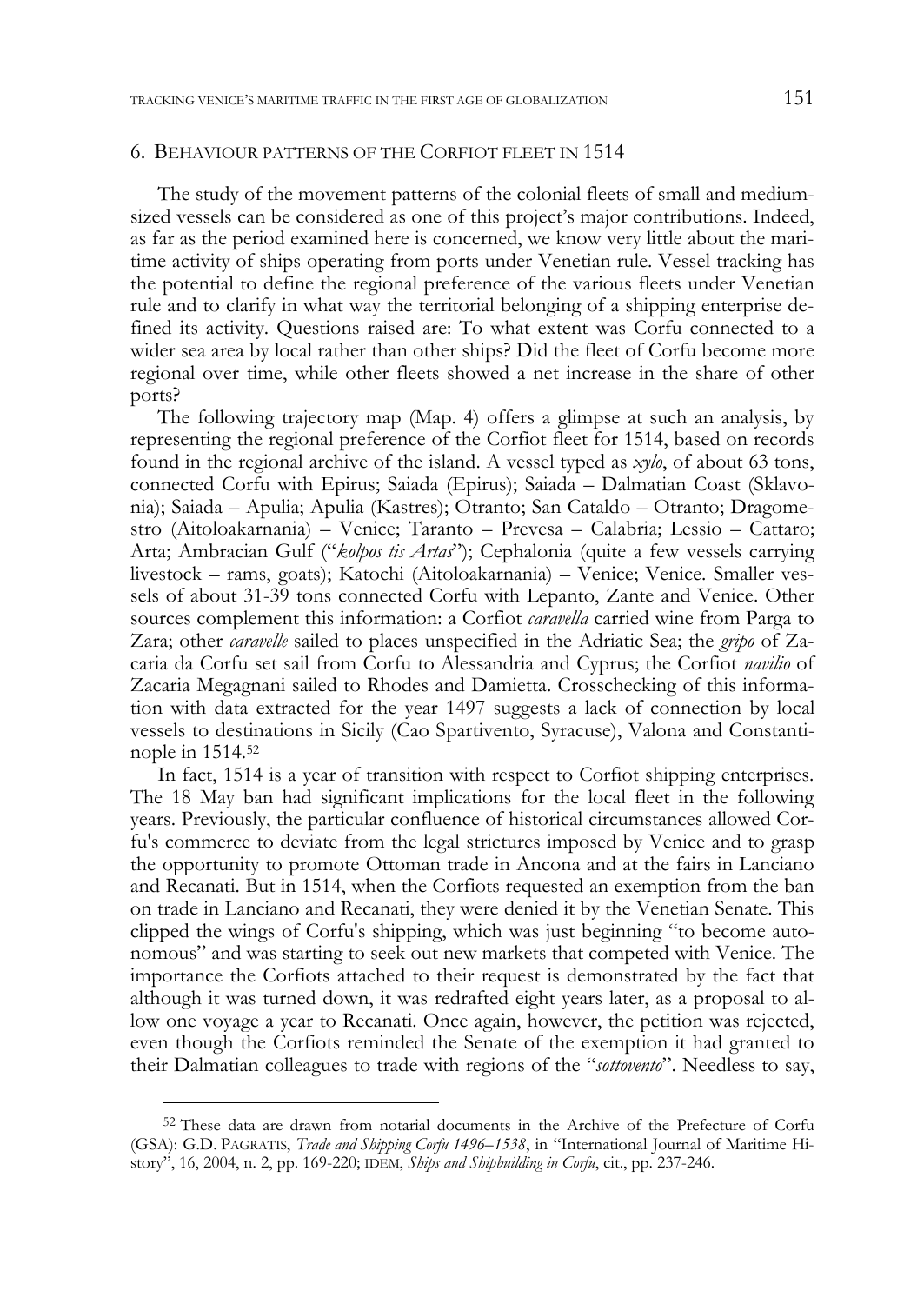the ban was violated whenever the opportunity arose, and the following years were marked by a more intensive Venetian effort to control the entrepreneurial behaviour of Corfiot merchant-mariners.53 In this respect, it would be interesting to produce similar trajectory maps for the subsequent years, so as to represent how the maritime connections of the islanders using local fleets changed.

## **CONCLUSIONS**

The adoption of a bottom-up approach and the extraction of data on vessel movements from regional archives, strengthened by both narratives and visualizations, generate a more complex picture of Venice's maritime network than the one usually portrayed in scholarly works. The trajectory maps produced for the years 1497 and 1514 present changing trends along regional and inter-regional sea routes, influenced by both political and economic forces: such as a significant drop in the traffic of round ships to Constantinople two years before the outbreak of the 1499–1502 war, whereas commercial exchange between both capitals was lively in 1514; or the various political and climatic factors that affected the preferred grain outlets; or the Republic's dramatic abandonment of the Atlantic shipping lanes and the taking over of these by foreign shipping companies, etc.

The dramatic reduction in shipping services provided by Venetians in the western basin of the Mediterranean and beyond prompts reflection on the effects of a downturn in shipping on the political, economic and social life in Venice. However, it is worthwhile reminding ourselves first of the historiographical context within which the prediction of Venice's resiliency in the sixteenth century was made.

In the early twentieth century, scholarship ascribed what was then considered to be the decline of Venice and its merchant marine to the great oceanic discoveries and the consequent abandonment of the system of merchant galleys. While Albert H. Lybyer (1915) may deserve pride of place in postponing the decline of the Mediterranean spice trade to a much later period, it was only the work of Frederic C. Lane, first published in 1933, which granted this thesis substantial support through a careful assessment of the Venetian merchant fleet and its capacity over the centuries.54 Lane stressed that the effects of the Portuguese discoveries on Venetian trade have frequently been misrepresented due to the failure to distinguish between long ships (galleys) and round ships. Historians confused the growth or decline in the size of galley convoys with that of Venetian shipping and the spice trade as a whole. Lane concluded that the decline of merchant galleys was disproportionately related to any decline in Venetian commerce in the first half of the sixteenth century.

Whereas Lane's conviction that the state merchant galleys had been superseded by private merchantmen in liner shipping is substantially correct, our findings sug-

<sup>53</sup> *Ibidem*.

<sup>54</sup> A.H. LYBYER, *The Ottoman Turks and the Routes of Oriental Trade*, in "The English Historical Review", 120, 1915, pp. 577-588; F.C. LANE, *Venetian Shipping during the Commercial Revolution*, cit.